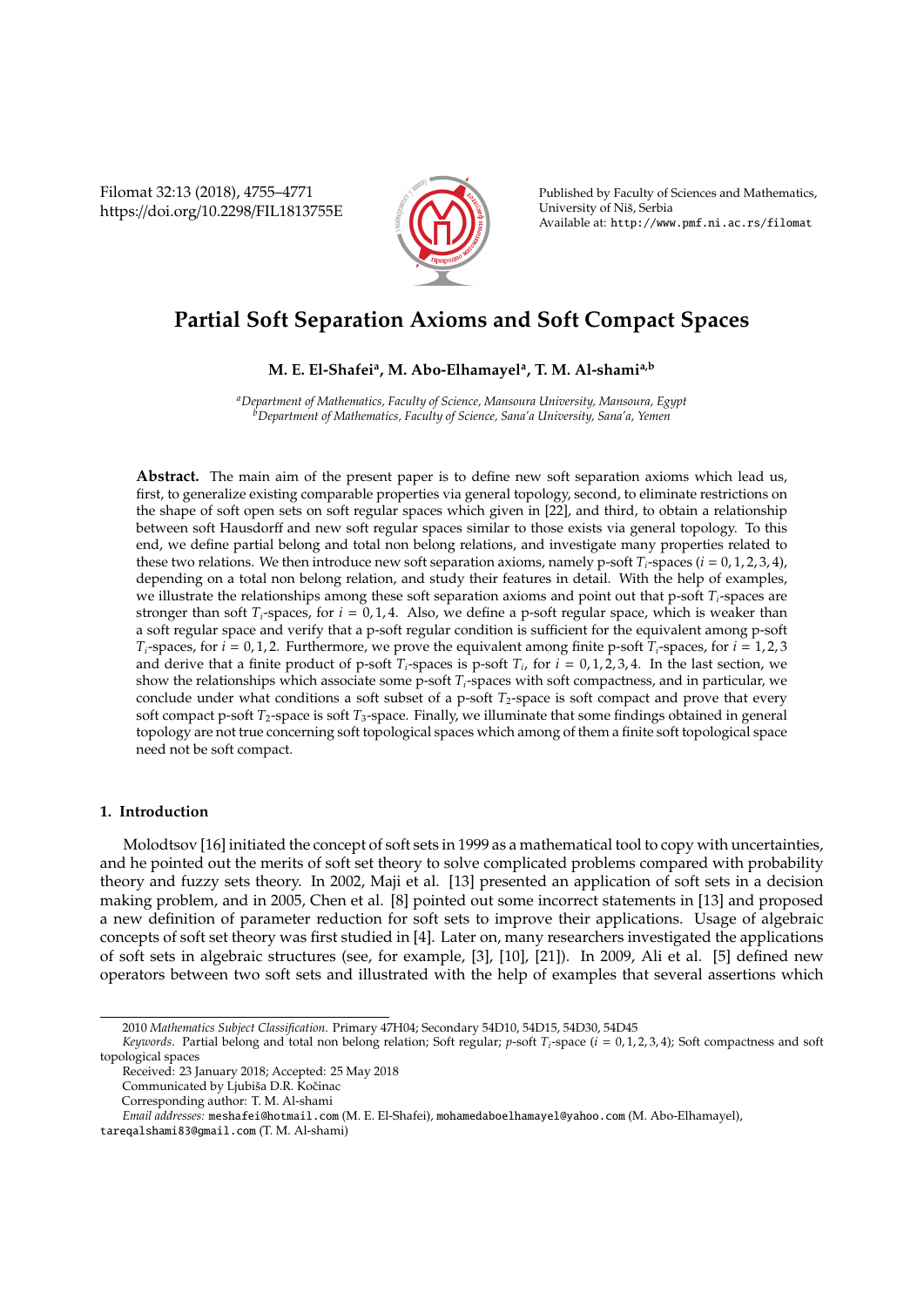were presented in [14] are incorrect.

In 2011, Shabir and Naz [22] employed the notion of soft sets to initiate the concept of soft topological spaces. They defined and studied elementary soft topological notions such as soft closure and soft interior operators, soft subspace and soft separation axioms. Min [15] did corrections for some mistakes in [22]. Hussain and Ahmad [11] studied the properties of soft interior, soft closure and soft boundary operators and investigated some findings that connected among them. The soft product spaces and soft compact spaces were introduced and discussed by Aygünoğlu and Aygün [7]. In 2012, Zorlutuna et al. [25] came up with an idea of soft point and employed it to study some properties of soft interior points and soft neighborhood systems. Also, they introduced a concept of soft continuous maps and discussed its characterizations. In 2013, the authors of [9] and [17] simultaneously modified a concept of soft point in order to study soft metric spaces and keep classical limit points laws true for soft sets. Tantawy et al. [23] utilized a soft points notion which introduced in [9] and [17] to give and study new soft axioms, namely soft  $T_i$ -spaces, for  $i = 0, 1, 2, 3, 4, 5$ . The authors of [1] and [2] proposed some new operators on soft sets by relaxing conditions on a parameters set and investigated their basic properties. Recently, Al-shami [6] pointed out that some results obtained in [23] are not true and corrected them with the help of illustrative examples.

The present paper is organized as follows: Section 2 is the preliminary part where some definitions and properties of soft sets and soft topologies are given. In Section 3, we introduce the notions of partial belong and total non belong relations, which are more effective to theoretical and application studies on soft topological spaces, and derive some results related to them. Then, in section  $\overline{4}$ , we employ these two new relations to introduce new soft separation axioms, namely p-soft *Ti*-spaces (*i* = 0, 1, 2, 3, 4). We point out the relationships among them and present several of their properties. One of the most important point in this section is defining a p-soft regular spaces concept, which is weaker than soft regular space [22], and deeply studying its properties. Also, we demonstrate the equivalent between soft  $T_1$  and p-soft *T*1-spaces under a condition of soft regular spaces. In the last section, we investigate some properties of soft Lindelöf (soft compact) spaces and prove that every soft compact p-soft  $T_2$ -space is p-soft regular and every uncountable (infinite) soft subset of a soft Lindelöf (soft compact) space has a soft limit point. Also, we illuminate an important role of enriched soft topological spaces to preserve a compactness property between soft topological spaces and topological spaces. By constructing some soft topological spaces, we show that some results obtained in general topology need not be true concerning soft topological spaces such as that a soft compact subset of a soft *T*<sub>2</sub>-space need not be soft closed and a finite soft topological spaces need not be soft compact.

# **2. Preliminaries**

We present in this section some definitions and results which will be needed in the sequels. Throughout this work, *A*, *B* and *E* denote to the sets of parameters.

## *2.1. Soft sets*

**Definition 2.1.** *[16] A pair* (*G*, *E*) *is said to be a soft set over X provided that G is a map of a set of parameters E into* 2 *X.*

*In this work, a soft set is denoted by*  $G_E$  *<i>instead of*  $(G, E)$  *and it is identified with the set*  $G_E = \{(e, G(e)) : e \in E \text{ and } E\}$  $G(e) \in 2^X$ . The set of all soft sets, over X under a parameter set E, is denoted by  $S(X_E)$ .

**Definition 2.2.** [16] For a soft set  $G_E$  over X and  $x \in X$ , we say that  $x \in G_E$  if  $x \in G(e)$ , for each  $e \in E$  and  $x \notin G_E$  if  $x \notin G(e)$ , for some  $e \in E$ .

**Definition 2.3.** *[14] A soft set G<sup>E</sup> over X is said to be:*

**(i)** *A null soft set, denoted by*  $\widetilde{\Phi}$ *, if*  $G(e) = \emptyset$ *, for each e*  $\in$  *E.*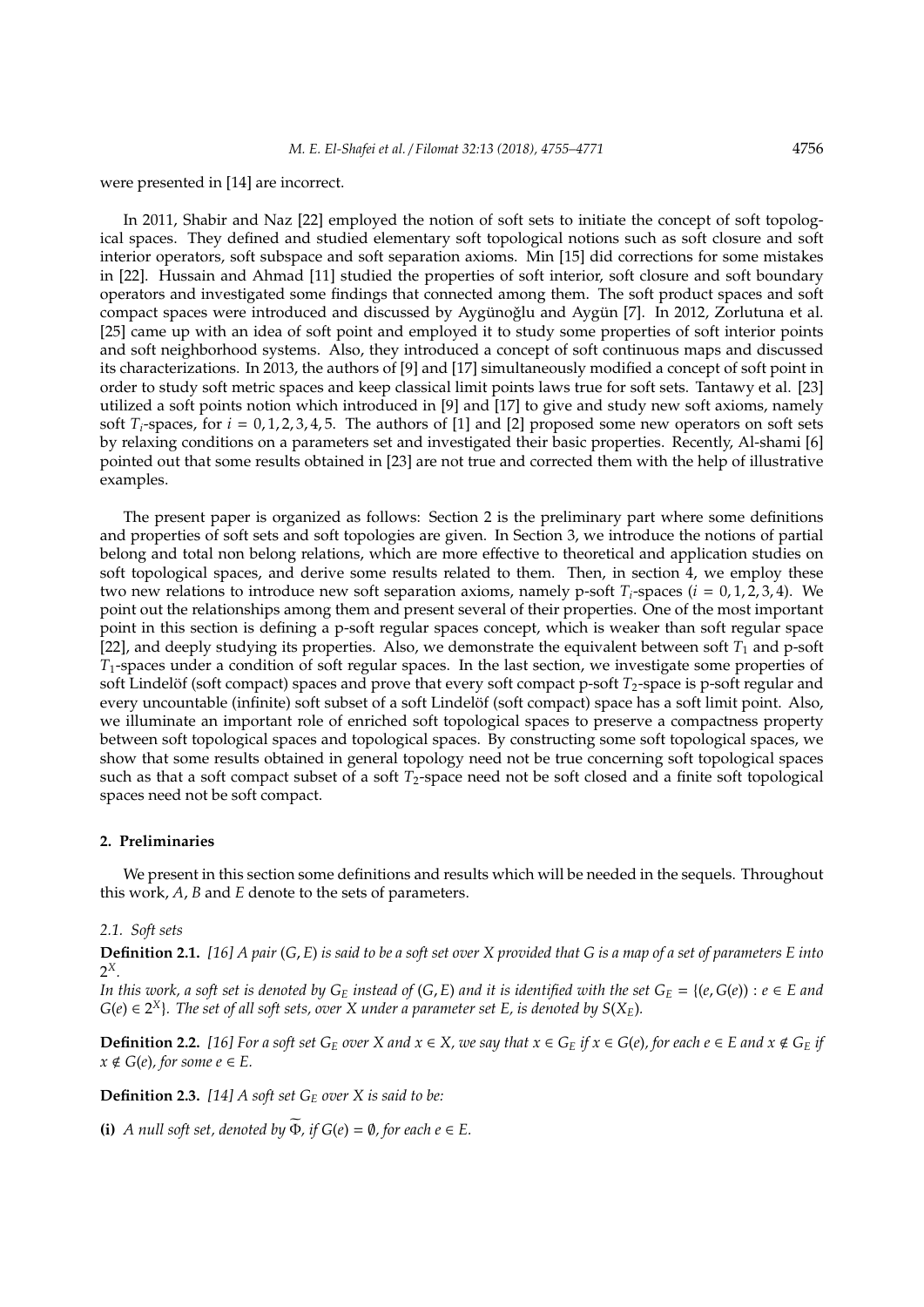**(ii)** *An absolute soft set, denoted by*  $\widetilde{X}$ *, if*  $G(e) = X$ *, for each e*  $\in E$ *.* 

**Definition 2.4.** [22] A soft set  $x_E$  *over* X *is defined by*  $x(e) = \{x\}$ *, for each e*  $\in$  *E*.

**Definition 2.5.** [18] A soft set  $G_A$  is a soft subset of a soft set  $F_B$ , denoted by  $G_A \subseteq F_B$ , if  $A \subseteq B$  and for all a ∈ *A*,  $G(a) \subseteq F(a)$ . The soft sets  $G_A$  and  $G_B$  are soft equal if each one of them is a soft subset of the other.

**Definition 2.6.** [14] The union of two soft sets  $G_A$  and  $F_B$  over X, denoted by  $G_A \cup F_B$ , is the soft set  $H_D$ , where  $D = A \bigcup B$  and a map  $H : D \to 2^{\tilde{X}}$  is given as follows:

$$
V(d) = \begin{cases} G(d) & : d \in A - B \\ F(d) & : d \in B - A \\ G(d) \cup F(d) & : d \in A \cap B \end{cases}
$$

**Definition 2.7.** [18] The intersection of two soft sets  $G_A$  and  $F_B$  over X, denoted by  $G_A \cap F_B$ , is the soft set  $H_D$ , where  $D = A \cap B$ , and a map  $H : D \to 2^X$  is given by  $V(d) = G(d) \cap F(d)$ .

It is noteworthy that many types of soft subset, soft union and soft intersection between two soft sets were given in literature. Also, the soft union and soft intersection operators were generalized for arbitrary number of soft sets. For more details in these topics, we refer the reader to ([1], [2], [5], [20]) and references mentioned therein.

**Definition 2.8.** [5] The relative complement of a soft set  $G_E$ , denoted by  $G_E^c$  is given by  $G_E^c = (G^c)_E$ , where  $G^c$ :  $E \rightarrow 2^X$  *is a mapping defined by*  $G^c(e) = X \setminus G(e)$ *, for each e*  $\in E$ *.* 

**Definition 2.9.** *([9], [17])* A soft subset  $P<sub>E</sub>$  of  $\widetilde{X}$  is called soft point if there exists e ∈ *E* and there exists  $x ∈ X$  such *that*  $P(e) = \{x\}$  *and*  $P(\alpha) = \emptyset$ , for each  $\alpha \in E \setminus \{e\}$ . A soft point will be shortly denoted by  $P_e^x$ .

**Definition 2.10.** [17] A soft set  $F_E$  over X under a parameters set E is said to be pseudo constant soft set if  $F(e) = X$ *or*  $\emptyset$ *, for each*  $e \in E$ *. A set of all pseudo constant soft sets is denoted by*  $CS(X_E)$ *.* 

**Definition 2.11.** *[9] A soft set H<sup>E</sup> over X is called a countable (resp. finite) soft set if H*(*e*) *is countable (resp. finite) for each*  $e \in E$ *.* 

**Definition 2.12.** *[19] Let G<sup>A</sup> and H<sup>B</sup> be soft sets over X and Y, respectively. Then the cartesian product of G<sup>A</sup> and*  $H_B$ , denoted by  $(G \times H)_{A \times B}$ , is defined as  $(G \times H)(a, b) = G(a) \times H(b)$ , for each  $(a, b) \in A \times B$ .

**Definition 2.13.** [25] A soft mapping between  $S(X_A)$  and  $S(Y_B)$  is a pair  $(f, \phi)$ , denoted also by  $f_{\phi}$ , of mappings *such that*  $f: X \to Y$ ,  $\phi: A \to B$ . Let  $G_A$  *and*  $H_B$  *be soft subsets of*  $S(X_A)$  *and*  $S(Y_B)$ *, respectively. Then the image of G<sup>A</sup> and pre-image of H<sup>B</sup> are defined by:*

**(i)**  $f_{\phi}(G_A) = (f_{\phi}(G))_B$  *is a soft subset of*  $S(Y_B)$  *such that* 

$$
f_{\phi}(G)(b) = \begin{cases} \bigcup_{a \in \phi^{-1}(b)} f(G(a)) & : & \phi^{-1}(b) \neq \emptyset \\ \emptyset & : & \phi^{-1}(b) = \emptyset \end{cases}
$$

*for each*  $b \in B$ *.* 

(ii)  $f_{\phi}^{-1}(H_B) = (f_{\phi}^{-1}(H))_A$  is a soft subset of  $S(X_A)$  such that  $f_{\phi}^{-1}(H)(a) = f^{-1}(H(\phi(a)))$ , for each  $a \in A$ .

**Definition 2.14.** [25] A soft map  $f_{\phi}: S(X_A) \to S(Y_B)$  is said to be injective (resp. surjective, bijective) if  $\phi$  and f *are injective (resp. surjective, bijective).*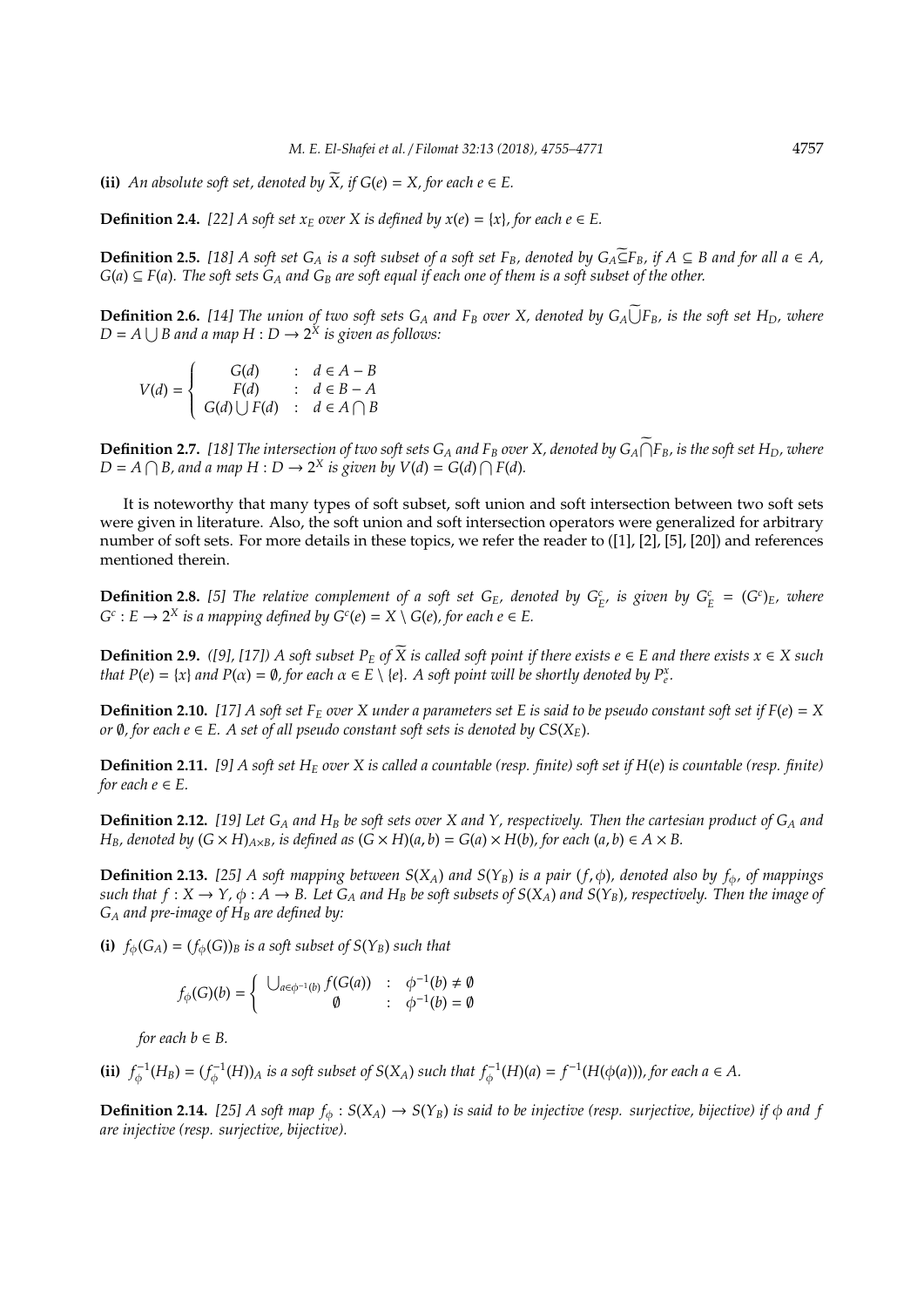#### *2.2. Soft topology*

**Definition 2.15.** *[22] A collection* τ *of soft sets over X under a parameters set E is said to be a soft topology on X if the following three axioms hold:*

- **(i)**  $\widetilde{X}$  and  $\widetilde{\Phi}$  belong to  $\tau$ .
- **(ii)** *The intersection of a finite family of soft sets in* τ *belongs to* τ*.*

**(iii)** *The union of an arbitrary family of soft sets in* τ *belongs to* τ*.*

*The triple* (*X*, τ, *E*) *is called a soft topological space (briefly, STS). Every member of* τ *is called a soft open set and its relative complement is called a soft closed set. An STS* (*X*, τ, *E*) *is called finite (resp. countable) provided that X is finite (resp. countable).*

**Proposition 2.16.** [22] If  $(X, \tau, E)$  is an STS, then for each  $e \in E$ , a family  $\tau_e = \{G(e) : G_E \in \tau\}$  forms a topology on *X.*

**Definition 2.17.** *[22] An STS* (*X*, τ, *E*) *is said to be:*

- **(i)** *Soft*  $T_0$ -space if for every pair of distinct points  $x, y \in X$ , there is a soft open set  $G_E$  such that  $x \in G_E$  and  $y \notin G_E$ *or*  $y \in G_F$  *and*  $x \notin G_F$ *.*
- **(ii)** Soft  $T_1$ -space if for every pair of distinct points  $x, y \in X$ , there are soft open sets  $G_E$  and  $F_E$  such that  $x \in G_E$ ,  $y \notin G_E$ *and*  $y \in F_E$ ,  $x \notin F_E$ .
- **(iii)** *Soft*  $T_2$ -space if for every pair of distinct points  $x, y \in X$ , there are disjoint soft open sets  $G_E$  and  $F_E$  such that  $x \in G_F$  *and*  $y \in F_F$ *.*
- **(iv)** Soft regular if for every soft closed set  $H_E$  and  $x \in X$  such that  $x \notin H_E$ , there are disjoint soft open sets  $G_E$  and *F*<sup>*E*</sup> *EESuch that*  $H_F \widetilde{\subseteq} G_F$  *and*  $x \in F_F$ *.*
- (**v**) Soft normal if for every two disjoint soft closed sets  $H_{1_E}$  and  $H_{2_E}$ , there exist two disjoint soft open sets  $G_E$  and  $F_E$  $\sup_{E} E_{E}$  *such that*  $H_{1_E} \widetilde{\subseteq} G_E$  *and*  $H_{2_E} \widetilde{\subseteq} F_E$ *.*

(vi) *Soft*  $T_3$  *(resp. Soft*  $T_4$ *) -space if it is both soft regular (resp. soft normal) and soft*  $T_1$ *-space.* 

**Definition 2.18.** [22] Let Y be a non-empty subset of an STS  $(X, \tau, E)$ . Then  $\tau_Y = {\widetilde{Y \cap G_E}} : G_E \in \tau$  is said to be a *soft relative topology on Y and the triple*  $(Y, \tau_Y, E)$  *is said to be a soft subspace of*  $(X, \tau, E)$ *.* 

**Definition 2.19.** [22] The closure of a soft subset  $H_E$  of an STS ( $X, \tau, E$ ), denoted by  $\overline{H_E}$ , is the intersection of all soft *closed sets containing HE.*

**Definition 2.20.** [17] Let  $G_E$  be a soft subset of an STS  $(X, \tau, E)$ . Then  $P_e^x$  is called a soft limit point of  $G_E$  if  $[F_E \setminus P_e^x] \cap G_E \neq \widetilde{\Phi}$ , for each soft open set  $F_E$  containing  $P_e^x$ .

**Definition 2.21.** *[7] A soft topology* τ *on X is said to be an enriched soft topology if axiom (i) of Definition*(2.15) *is replaced by the following condition:*  $G_E \in \tau$ , *for all*  $G_E \in CS(X_E)$ . The triple  $(X, \tau, E)$  *is called an enriched soft topological space.*

**Theorem 2.22.** [19] Let  $(X, \tau, A)$  and  $(Y, \theta, B)$  be two STSs. Let  $\Omega = \{G_A \times F_B : G_A \in \tau \text{ and } F_B \in \theta\}$ . Then the *family of all arbitrary union of elements of*  $\Omega$  *is a soft topology on*  $X \times Y$ .

**Theorem 2.23.** *[19] An STS* (*X*, τ, *E*) *is soft disconnected if and only if it contains a soft set that are both soft open and soft closed.*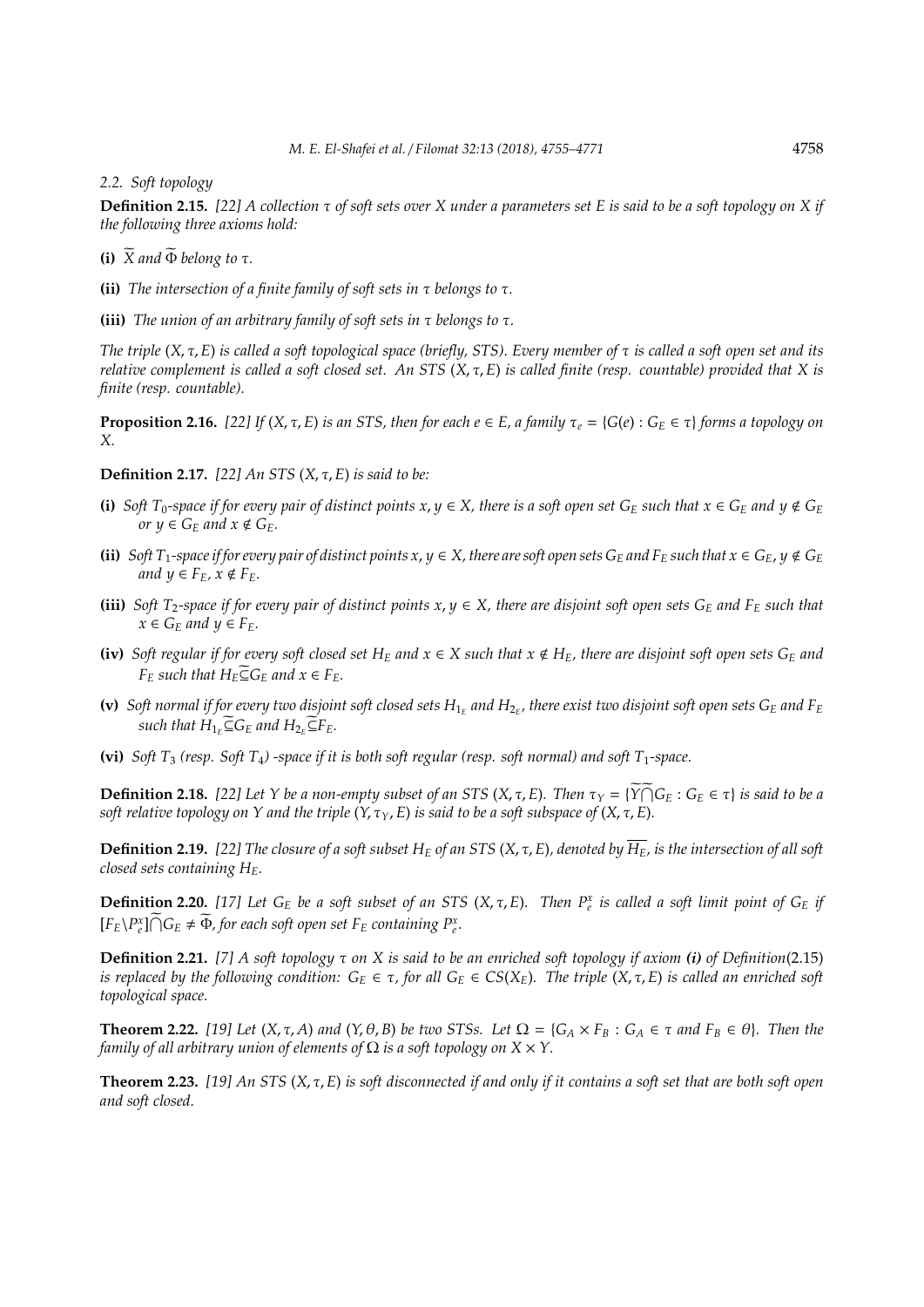## **Definition 2.24.** *[7]*

- (i) A family { $G_{i_E}: i \in I$ } of soft open subsets of an STS (X,  $\tau$ , E) is called soft open cover of  $\widetilde{X}$  provided that  $\widetilde{X} = \widetilde{\bigcup}_{i \in I} G_{i_E}$ .
- (ii) *An STS* ( $X, \tau, E$ ) is called soft compact (resp. soft Lindelöf) provided that every soft open cover of  $\widetilde{X}$  has a finite *(resp. countable) subcover.*

**Theorem 2.25.** *[7] The product of soft compact spaces is soft compact.*

**Definition 2.26.** [25] A soft map  $f_{\phi}$  :  $(X, \tau, A) \rightarrow (Y, \theta, B)$  is called:

- **(i)** *Soft continuous if the inverse image of each soft open subset of*  $(Y, \theta, B)$  *is a soft open subset of*  $(X, \tau, A)$ *.*
- **(ii)** *Soft open (resp. soft closed) if the image of each soft open (resp. soft closed) subset of* (*X*, τ, *A*) *is a soft open (resp. soft closed) subset of*  $(Y, \theta, B)$ *.*
- **(iii)** *Soft homeomorphism if it is bijective, soft continuous and soft open.*

## **3. Partial belong and total non belong relations**

In this section, the notions of partial belong and total non belong relations are introduced and their relationships with belong and non belong relations are illustrated. Their behaviour with some maps are investigated and some of their properties with cartesian product of soft sets are studied.

**Definition 3.1.** *Let*  $G_E$  *be a soft set over*  $X$  *and*  $x \in X$ *. We say that:* 

**(i)**  $x \in G_E$ , reading as x partially belongs to a soft set  $G_E$ , if  $x \in G(e)$ , for some  $e \in E$ .

**(ii)**  $x \notin G_E$ , reading as x does not totally belong to a soft set  $G_E$ , if  $x \notin G(e)$ , for each  $e \in E$ .

For the sake of economy, we omit the proof of the next proposition.

**Proposition 3.2.** *For two soft sets*  $G_E$  *and*  $H_E$  *in*  $S(X_E)$  *and*  $x \in X$ *, we have the following results.* 

- **(i)** *If*  $x \in G_F$ *, then*  $x \in G_F$ *.*
- **(ii)**  $x \notin G_E$  *if and only if*  $x \in G_E^c$ *.*
- **(iii)**  $x \in G_E \overline{\bigcup} H_E$  *if and only if*  $x \in G_E$  *or*  $x \in H_E$ *.*
- $f(x)$  *If*  $x \in G_E \cap H_E$ *, then*  $x \in G_E$  *and*  $x \in H_E$ *.*
- (v) If  $x \in G_E$  or  $x \in H_E$ , then  $x \in G_E \overline{\bigcup} H_E$ .
- **(vi)**  $x \in G_E \cap H_E$  if and only if  $x \in G_E$  and  $x \in H_E$ .

The converse of items **(i)**, **(iv)** and **(v)** of the above proposition need not be true in general as the next example shows.

**Example 3.3.** Let the two soft sets  $G_E$  and  $H_E$  over  $X = \{x_1, x_2\}$  and a parameters set  $E = \{e_1, e_2\}$  be defined as follows:

$$
G_E = \{(e_1, \{x_1\}), (e_2, \{x_2\})\}
$$
  

$$
H_E = \{(e_1, \emptyset), (e_2, X)\}
$$

*It can be noted the following:*

(i)  $x_2 \in G_F$ , but  $x_2 \notin G_F$ .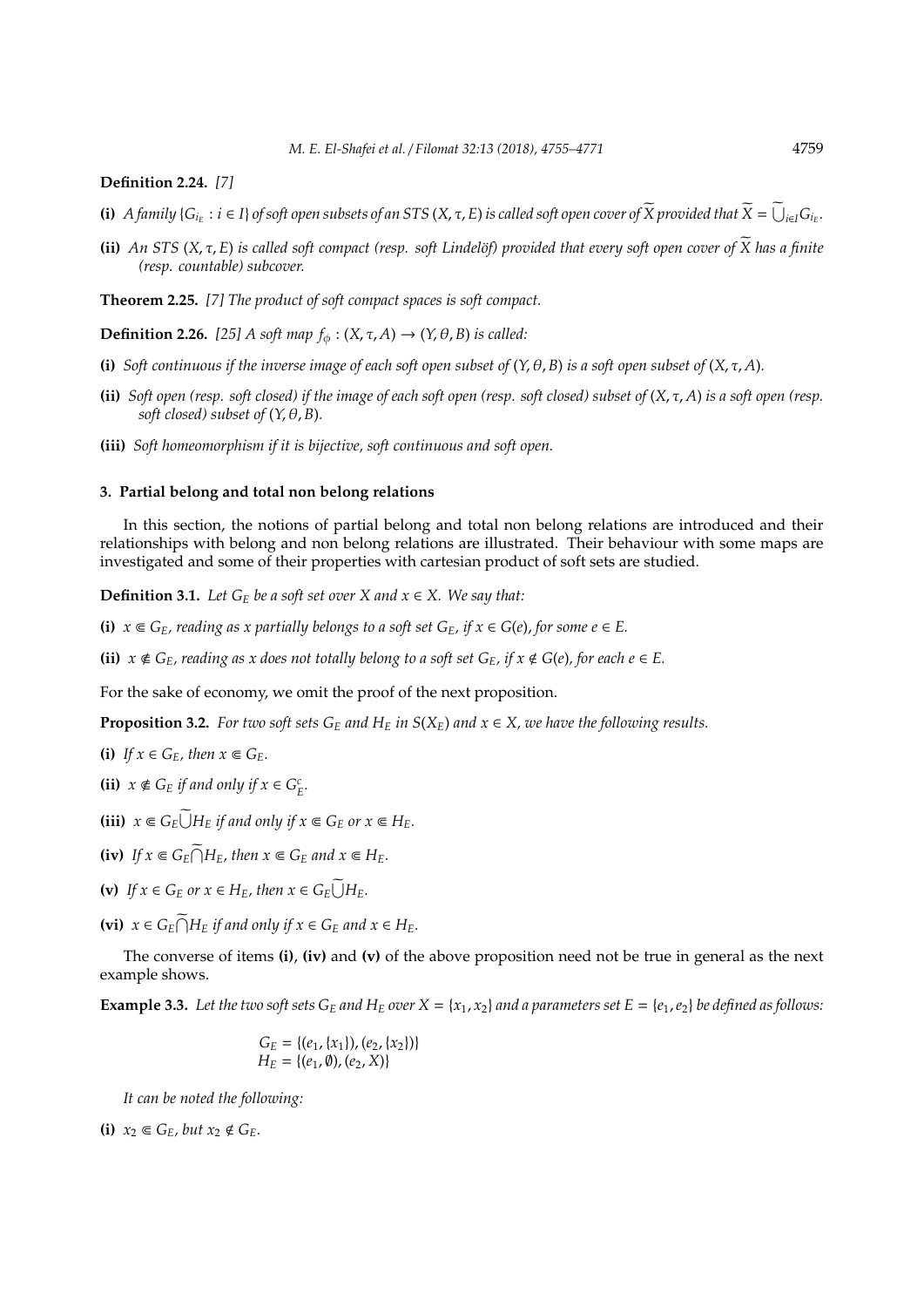**(ii)**  $x_1 \in G_E$  and  $x_1 \in H_E$ , but  $x_1 \notin G_E \cap H_E$ .

**(iii)**  $x_1 \in G_E \cup H_E$ , whereas neither  $x_1 \in G_E$  nor  $x_1 \in H_E$ .

**Remark 3.4.** *If for each*  $x \n∈ G_E$  *implies that*  $x \n∈ H_E$ *, then*  $G_E \nsubseteq H_E$  *need not be true in general. It can be noted this fact in the above example.*

**Definition 3.5.** A soft set  $G_E$  over X is said to be stable if there exists a subset S of X such that  $G(e) = S$ , for each  $e \in E$  and it is denoted by S.

**Proposition 3.6.** *Let*  $G_E$  *be a stable soft set. Then*  $x \in G_E$  *iff*  $x \in G_E$ *.* 

*Proof.* Straightforward. □

**Proposition 3.7.** *The following two properties are satisfied for any two soft sets G<sup>A</sup> and H<sup>B</sup> over X.*

**(i)**  $(x, y) \in G_A \times H_B$  *if and only if*  $x \in G_A$  *and*  $y \in H_B$ *.* 

**(ii)**  $(x, y) \in G_A \times H_B$  *if and only if*  $x \in G_A$  *and*  $y \in H_B$ *.* 

*Proof.* We only prove **(i)** and the second one follows similar lines. (i): Necessity: Let  $(x, y) \in G_A \times H_B = F_{A \times B}$ . Then there exists  $(a, b) \in A \times B$  such that  $(x, y) \in F(a, b) = G(a) \times H(b)$ . So  $x \in G$ (*a*) and  $y \in H$ (*b*). Consequently,  $x \in G$ <sup>*A*</sup> and  $y \in H$ <sup>B</sup>. Sufficiency: It is obvious.  $\square$ 

**Proposition 3.8.** Let  $G_{A_1}$ ,  $H_{A_2}$ ,  $F_{A_3}$  and  $W_{A_4}$  be soft sets. Then

**(i)**  $G_{A_1} \times [H_{A_2} \cap F_{A_3}] = [G_{A_1} \times H_{A_2}] \cap [G_{A_1} \times F_{A_3}].$ **(ii)**  $G_{A_1} \times [H_{A_2} \cup F_{A_3}] = [G_{A_1} \times H_{A_2}] \cup [G_{A_1} \times F_{A_3}].$ **(iii)**  $[G_{A_1} \times H_{A_2}] \cap [F_{A_3} \times W_{A_4}] = [G_{A_1} \cap F_{A_3}] \times [H_{A_2} \cap W_{A_4}].$  $\text{(iv)}$   $[G_{A_1} \times H_{A_2}] \cup [F_{A_3} \times W_{A_4}] \subseteq [G_{A_1} \cup F_{A_3}] \times [H_{A_2} \cup W_{A_4}].$ 

*Proof.* Let us prove the second and third one, the other can be made similarly.

(ii): It is well known from set theory that  $A_1 \times (A_2 \cup A_3) = (A_1 \times A_2) \cup (A_1 \times A_3)$ . So The sets of parameters of both sides are equal.

Now, we prove the equality of the approximate elements of both sides as follows:

 $G_{A_1} \times [H_{A_2} \overline{\bigcup} F_{A_3}] = \{(x, y) : x \in G_{A_1} \text{ and } y \in [H_{A_2} \text{ or } F_{A_3}]\}$  $= \{ (x, y) : [x \in G_{A_1} \text{ and } y \in H_{A_2}] \text{ or } [x \in G_{A_1} \text{ and } y \in F_{A_3}] \}$  $= \{(x, y) : (x, y) \in G_{A_1} \times H_{A_2} \text{ or } (x, y) \in G_{A_1} \times F_{A_3}\}\$  $= [G_{A_1} \times H_{A_2}] \cup [G_{A_1} \times F_{A_3}].$ 

(iii): It is well known from set theory that  $(A_1 \times A_2) \cap (A_3 \times A_4) = (A_1 \cap A_2) \times (A_3 \cap A_4)$ . So The sets of parameters of both sides are equal.

Now, we prove the equality of the approximate elements of both sides as follows:

Necessity: Let  $(x, y) \in [G_{A_1} \times H_{A_2}] \cap [F_{A_3} \times W_{A_4}]$ . Then, by Proposition(3.2)(iv), there exist  $(r, s) \in [(A_1 \times A_2) \cap$  $(A_3 \times A_4)$ ] such that  $(x, y) \in G(r) \times H(s)$  and  $(x, y) \in F(r) \times W(s)$ . Now, we have  $r \in (A_1 \cap A_3)$  such that  $x \in$  $G(r) \cap F(r)$  and  $s \in (A_2 \cap A_4)$  such that  $y \in H(s) \cap W(s)$ . This implies that  $(x, y) \in [G(r) \cap F(r)] \times [H(s) \cap W(s)]$ .  $\text{Thus } [G_{A_1} \times H_{A_2}] \cap [F_{A_3} \times W_{A_4}] \subseteq [G_{A_1} \cap F_{A_3}] \times [H_{A_2} \cap W_{A_4}].$ 

Sufficiency: Let Let  $(x, y) \in [G_{A_1} \cap F_{A_3}] \times [H_{A_2} \cap W_{A_4}]$ . Then there exist  $r \in (A_1 \cap A_3)$  and  $s \in (A_2 \cap A_4)$ such that  $x \in G(r) \cap F(r)$  and  $y \in H(s) \cap W(s)$ . So  $(x, y) \in G(r) \times H(s)$  and  $(x, y) \in F(r) \times W(s)$ . This means that there exists  $(r, s) \in (A_1 \cap A_2) \times (A_3 \cap A_4)$  satisfies  $(x, y) \in [(G \times H)(r, s)] \cap [(F \times W)(r, s)]$ . Thus  $[G_{A_1} \cap F_{A_3}] \times [H_{A_2} \cap W_{A_4}] \subseteq [G_{A_1} \times H_{A_2}] \cap [F_{A_3} \times W_{A_4}]$ . Hence the desired result is proved.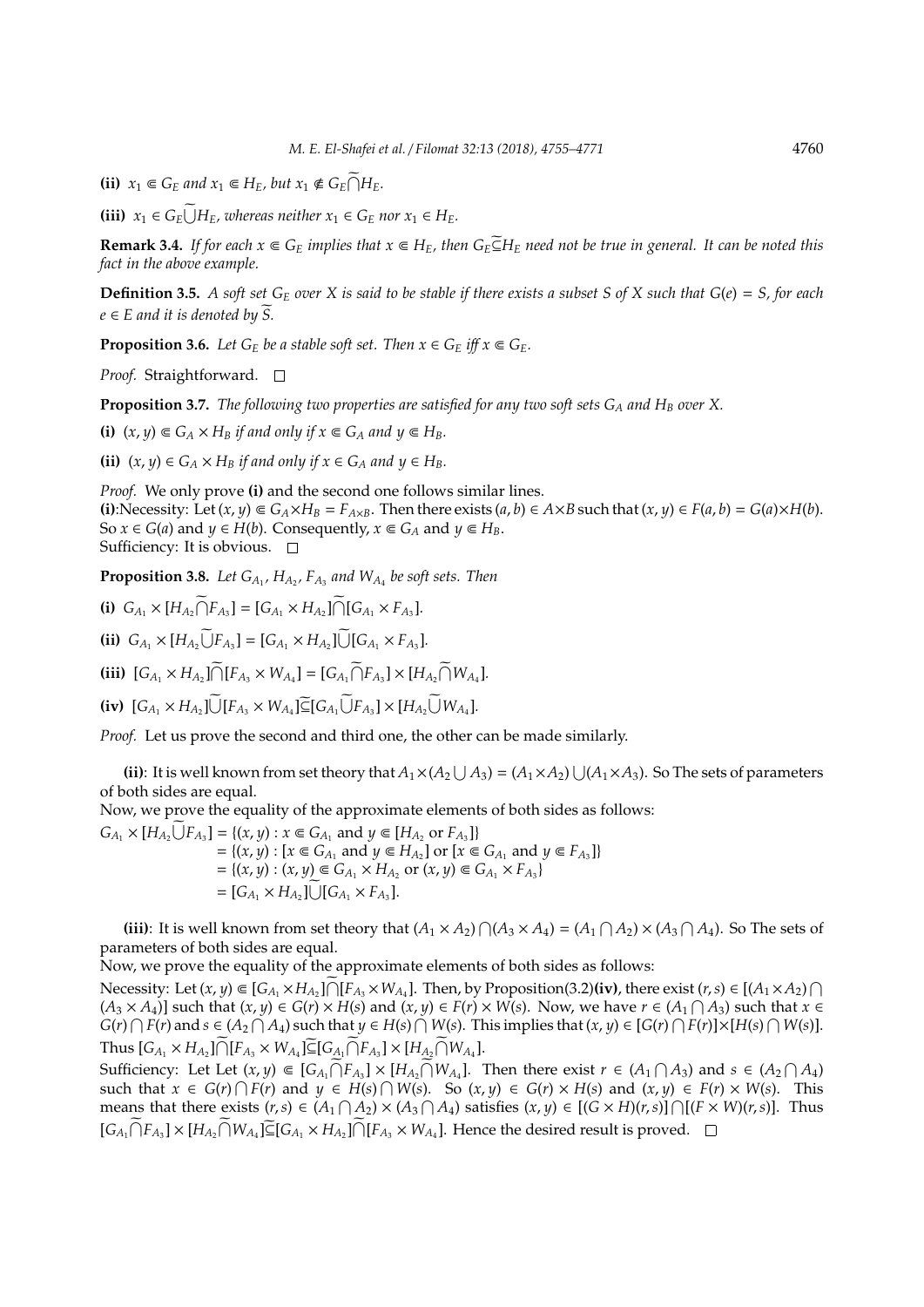**Example 3.9.** *To illustrate that the converse of item (iv) of the above proposition fails, it is su*ffi*cient to show that a* set of parameters  $(A_1\times A_2)\cup (A_3\times A_4)$  in the left side is a proper subset of a set of parameters  $(A_1\cup A_3)\times (A_2\cup A_4)$ *in the right side. Suppose that*  $A_1 = A_2 = \{e_1\}$  *and*  $A_3 = A_4 = \{e_2, e_3\}$ *. Then we find the following:* 

(i)  $(A_1 \times A_2) \cup (A_3 \times A_4) = \{(e_1, e_1), (e_2, e_2), (e_2, e_3), (e_3, e_2), (e_3, e_3)\}.$ 

(ii)  $(A_1 \cup A_3) \times (A_2 \cup A_4) = \{(e_1, e_1), (e_1, e_2), (e_1, e_3), (e_2, e_1), (e_2, e_2), (e_2, e_3), (e_3, e_1), (e_3, e_2), (e_3, e_3)\}.$ 

*Hence*  $(A_1 \cup A_3) \times (A_2 \cup A_4) \nsubseteq (A_1 \times A_2) \cup (A_3 \times A_4)$ *.* 

**Proposition 3.10.** *Consider*  $f_{\phi}: S(X_A) \to S(Y_B)$  *is a soft map and let*  $G_A$  *be a soft set in*  $S(X_A)$ *. Then the following statements hold.*

- **(i)** *If*  $x \in G_A$ *, then*  $f(x) \in f_\phi(G_A)$ *.*
- **(ii)** If f is injective and  $x \notin G_A$ , then  $f(x) \notin f_\phi(G_A)$ .
- **(iii)** *If*  $\phi$  *is surjective and*  $x \in G_A$ *, then*  $f(x) \in f_{\phi}(G_A)$ *.*
- **(iv)** *If*  $f_{\phi}$  *is injective and*  $x \notin G_A$ *, then*  $f(x) \notin f_{\phi}(G_A)$ *.*
- *Proof.* (i) Let  $x \in G_A$ . Then there exists a parameter  $a \in A$  such that  $x \in G(a)$ . Now, there exists a parameter  $b \in B$  such that  $a \in \phi^{-1}(b)$ . Therefore  $f(x) \in f(G(a)) \subseteq \bigcup_{\alpha \in \phi^{-1}(b)} f(G(\alpha)) = f(G)(b)$ . Thus  $f(x) \in f_{\phi}(G_A)$ .
- (ii) Let  $x \notin G_A$ . Then  $x \notin G(a)$ , for each  $a \in A$ . Since f is injective, then  $f(x) \notin f(G(a)) \subseteq f_{\phi}(G)(b)$ , for each  $b \in B$ . Thus  $f(x) \notin f_{\phi}(G_A)$ .
- **(iii)** Let  $x \in G_A$ . Then  $x \in G(a)$ , for each  $a \in A$  and this implies that  $f(x) \in f(G(a))$ , for each  $a \in A$ . Since  $\phi$ is surjective, then from Definition(2.13), we have  $f_\phi(\hat{G})(b) = \bigcup_{a\in\phi^{-1}(b)} f(G(a))$ , for each  $b\in B.$  Therefore *f*(*x*)  $\in$  *f*<sub> $\phi$ </sub>(*G*)(*b*), for each *b*  $\in$  *B*. Thus *f*(*x*)  $\in$  *f*<sub> $\phi$ </sub>(*G*<sub>*A*</sub>).
- **(iv)** Let  $x \notin G_A$ . Then there exists at least a parameter  $a \in A$  such that  $x \notin G(a)$ . Since  $f$  is injective, then *f*(*x*) ∉ *f*(*G*(*a*)) and since  $\phi$  is injective, then there exists a parameter *b* ∈ *B* such that *a* =  $\phi^{-1}(b)$ . So  $f(x) \notin f_{\phi}(G)(b)$ . Hence  $f(x) \notin f_{\phi}(G_{A})$ .

 $\Box$ 

**Proposition 3.11.** *Consider*  $f_{\phi}: S(X_A) \to S(Y_B)$  *is a soft map and et H<sub>B</sub> be a soft set in*  $S(Y_B)$ *. Then the following statements hold.*

- **(i)** *If*  $\phi$  *is surjective and*  $y \in H_B$ *, then*  $x \in f_{\phi}^{-1}(H_B)$ *, for each*  $x \in f^{-1}(y)$ *.*
- **(ii)** *If*  $y \notin H_B$ *, then*  $x \notin f_{\phi}^{-1}(H_B)$ *, for each*  $x \in f^{-1}(y)$ *.*
- **(iii)** *If*  $y \in H_B$ *, then*  $x \in f_{\phi}^{-1}(H_B)$ *, for each*  $x \in f^{-1}(y)$ *.*
- **(iv)** *If*  $\phi$  *is surjective and*  $y \notin H_B$ *, then*  $x \notin f_{\phi}^{-1}(H_B)$ *, for each*  $x \in f^{-1}(y)$ *.*
- *Proof.* (i) Let  $x \in f^{-1}(y)$ . Since  $y \in H_B$ , then there exists a parameter  $b \in B$  such that  $y \in H(b)$  and since  $\phi$  is surjective, then there exists a parameter  $a \in A$  such that  $\phi(a) = b$ . Therefore  $y \in H(b) = H(\phi(a))$ . Thus *f*<sup>-1</sup>(*y*) ⊆ *f*<sup>-1</sup>(*H*( $\phi$ (*a*))) = *f*<sub> $\phi$ </sub><sup>-1</sup>(*H*)(*a*). Hence *x* ∈ *f*<sub> $\phi$ </sub><sup>-1</sup>(*H*<sub>*B*</sub>).
- (ii) Let  $x \in f^{-1}(y)$ . Since  $y \notin H_B$ , then  $y \notin H(b)$ , for each  $b \in B$ . This implies that  $y \notin H(\phi(a))$ , for each  $a \in A$ . Therefore *f*<sup>-1</sup>(*y*) ∩ *f*<sup>-1</sup>(*H*(*φ*(*a*))) = *f*<sup>-1</sup>((*y*) ∩ *H*(*φ*(*a*))) = ∅. Thus *x* ∉ *f*<sub> $\phi$ </sub><sup>-1</sup>(*H*<sub>*B*</sub>).
- (iii) Let  $x \in f^{-1}(y)$ . Since  $y \in H_B$ , then  $y \in H(b)$ , for each  $b \in B$ . This implies that  $y \in H(\phi(a))$ , for each  $a \in A$ . Therefore  $f^{-1}(y)$  ⊆  $f^{-1}(H(\phi(a)))$ . Thus  $x \in f_{\phi}^{-1}(H_B)$ .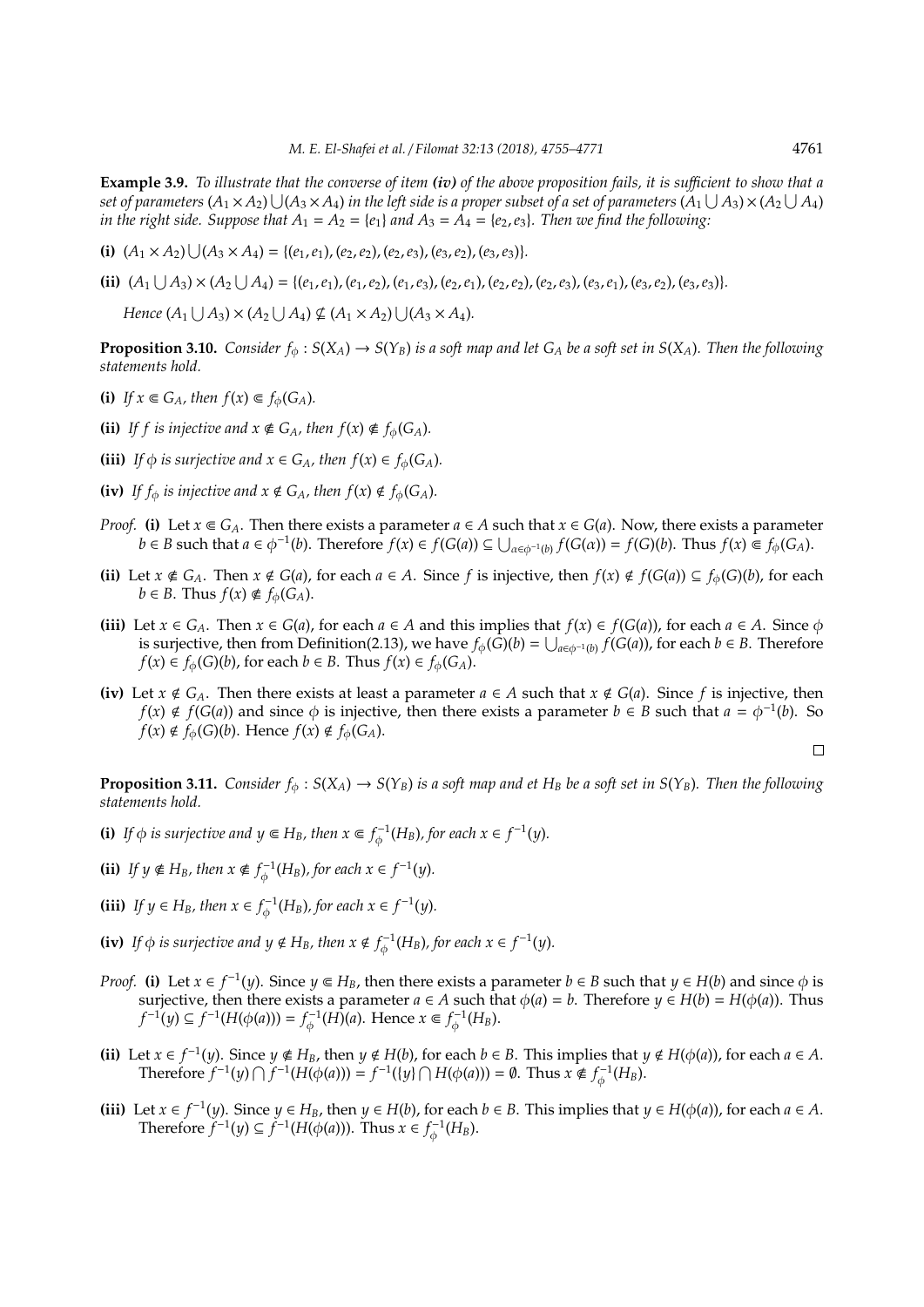$\Box$ 

(iv) Let *x* ∈  $f^{-1}(y)$ . Since *y* ∉ (*H<sub>B</sub>*), then there exists a parameter *b* ∈ *B* such that *y* ∉ *H*(*b*) and since  $\phi$  is surjective, then there exists a parameter  $a \in A$  such that  $\phi(a) = b$ . Therefore  $y \notin H(b) = H(\phi(a))$ . Thus  $f^{-1}(y) \cap f^{-1}(H(\phi(a))) = \emptyset$ . Hence  $x \notin f_{\phi}^{-1}(H_B)$ .

**Proposition 3.12.** Let  $f_{\phi}: S(X_A) \to S(Y_B)$  be a bijective soft map. Then  $(f_{\phi}(G_A))^c = f_{\phi}(G_A^c)$ , for each soft subset  $G_A$  *of*  $\widetilde{X}$ *.* 

*Proof.* Suppose that  $G_A$  is a soft subset of *X*. Then  $f_\phi((G_A)^c) = (f_\phi(G^c))_B$ , where

$$
f_{\phi}(G^{c})(b) = \begin{cases} \n\widetilde{\bigcup}_{a \in \phi^{-1}(b)} f(G^{c}(a)) & : & \phi^{-1}(b) \neq \emptyset \\ \n\emptyset & : & \phi^{-1}(b) = \emptyset \n\end{cases}
$$

for each  $b \in B$ .

Since  $f_{\phi}$  is bijective, then  $f(G^{c}(a)) = [f(G(a))]^{c}$ , for each  $a \in A$ . Therefore

$$
f_{\phi}(G^{c})(b) = \begin{cases} \widetilde{\bigcup}_{a \in \phi^{-1}(b)} [f(G(a))]^{c} & : \phi^{-1}(b) \neq \emptyset \\ \widetilde{\big(X\big)^{c}} & : \phi^{-1}(b) = \emptyset \end{cases}
$$

Thus  $(f_{\phi}(G_A))^c = f_{\phi}(G_A^c)$ .

**Corollary 3.13.** *Let*  $f_{\phi}$  :  $(X, \tau, A) \to (Y, \theta, B)$  *be a bijective soft map. Then*  $f_{\phi}$  *is soft open if and only if it is soft closed.*

# **4. Partial soft separation axioms**

We initiate in this section the concepts of p-soft  $T_i$ -spaces ( $i = 0, 1, 2, 3, 4$ ) and p-soft regular spaces utilizing belong and total non belong relations. Several properties of them are studied and the relationships among them are illustrated with the help of examples. Also, we point out that a finite soft  $T_2$ -spaces is a p-soft *T*3-space. Finally, we investigate under what maps some p-soft separation axioms are preserved.

**Definition 4.1.** *An STS* (*X*, τ, *E*) *is said to be:*

- **(i)** *p-soft*  $T_0$ -space if for every two distinct points  $x, y \in X$ , there exists a soft open set  $G_E$  such that  $x \in G_E$  and  $y \notin G_F$  or  $y \in G_F$  and  $x \notin G_F$ .
- **(ii)**  $p$ -soft  $T_1$ -space if for every two distinct points  $x, y \in X$ , there exist soft open sets  $G_E$  and  $F_E$  such that  $x \in G_E$ ,  $y \notin Y$  $G_E$ ,  $\psi \in F_E$  and  $\chi \notin F_E$ .
- **(iii)** *p*-soft  $T_2$ -space if for every two distinct points  $x, y \in X$ , there exist two disjoint soft open sets  $G_E$  and  $F_E$  such *that*  $x \in G_E$ ,  $y \notin G_E$ ,  $y \in F_E$  and  $x \notin F_E$ .

**Remark 4.2.** On the one hand,  $x \notin G_E$  implies that  $x \notin G_E$ , then a p-soft  $T_2$ -space is a soft  $T_2$ -space which defined in *[22]. On the other hand, the definition of soft T*2*-space in [22] implies that for every two distinct points x*, *y* ∈ *X, there exist two disjoint soft open sets*  $G_E$  *and*  $F_E$  *containing x and y, respectively, such that*  $y \notin G_E$  *and*  $x \notin F_E$ *. Since*  $G_E$ *and*  $F_E$  *are disjoint, then*  $y \notin G_E$  *and*  $x \notin F_E$ . Hence the definitions of p-soft  $T_2$ -space and soft  $T_2$ -space are equivalent.

**Proposition 4.3.** *Every p-soft*  $T_i$ -space is a soft  $T_i$ -space, for  $i = 0, 1$ .

*Proof.* It follows from the fact that a total non belong relation  $\notin$  implies a non belong relation  $\notin$ .  $\square$ 

The next example points out that the vice-versa of the above proposition is not true.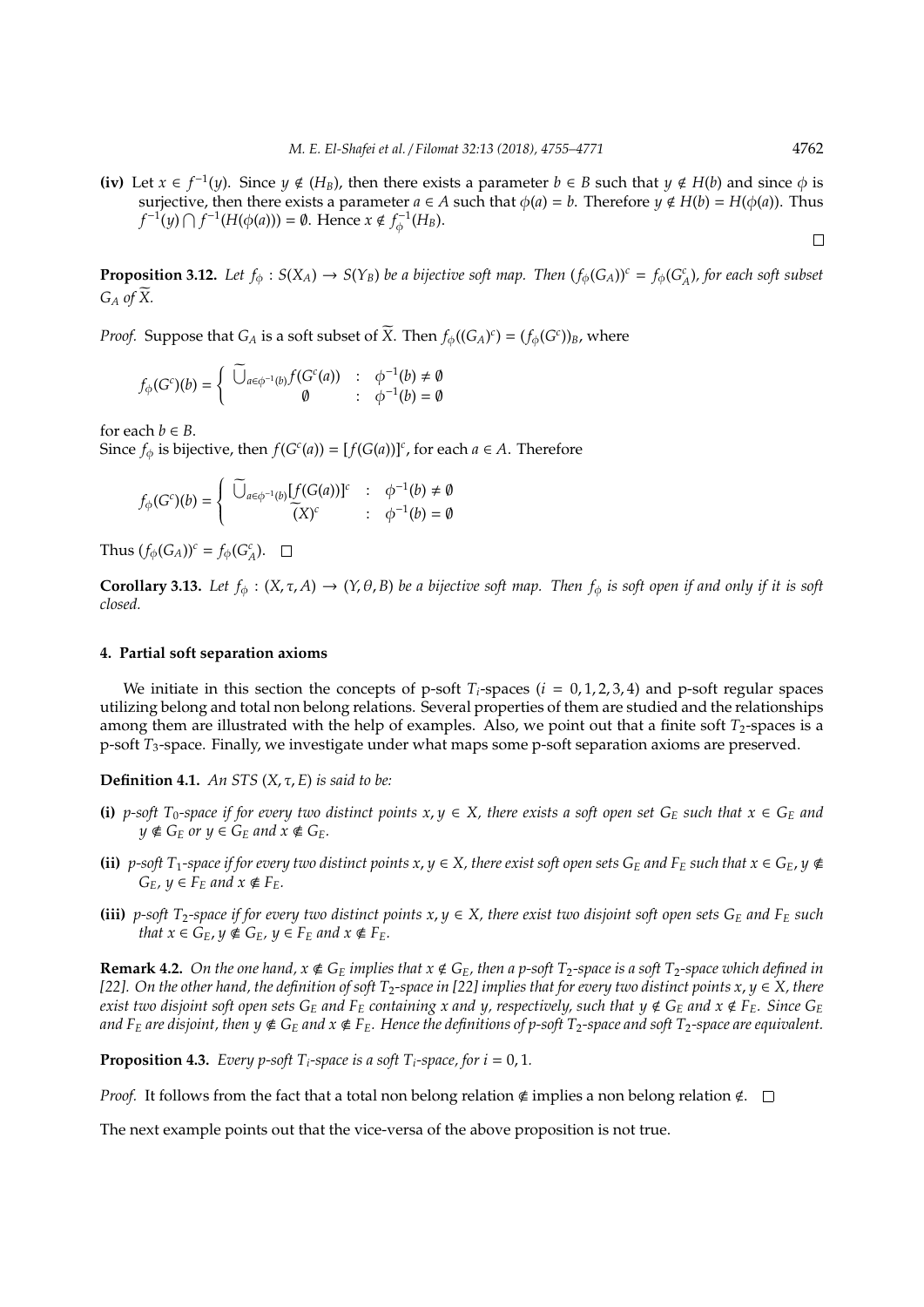**Example 4.4.** *Let*  $E = \{e_1, e_2\}$  *and*  $\tau = \{\overline{\Phi}, \overline{X}, K_{i_E} : i = 1, 2, ..., 6\}$  *be a soft topology on*  $X = \{x_1, x_2\}$ *, where the six soft sets are defined as follows:*

> $K_{1_E} = \{(e_1, X), (e_2, \{x_1\})\};$  $K_{2_E} = \{(e_1, X), (e_2, \{x_2\})\};$  $K_{3_E} = \{(e_1, \emptyset), (e_2, \{x_2\})\};$  $K_{4_E} = \{(e_1, \emptyset), (e_2, \{x_1\})\};$  $K_{5E} = \{(e_1, \emptyset), (e_2, X)\}$  and  $K_{6E} = \{(e_1, X), (e_2, \emptyset)\}.$

*Then*  $(X, \tau, E)$  *is a soft*  $T_1$ -space. On the other hand, there does not exist a soft open set containing  $x_1$  such that  $x_2$ *does not totally belong to it. Thus*  $(X, \tau, E)$  *is not a p-soft T*<sub>0</sub>*-space.* 

In what follows, we investigate some results related to a p-soft  $T_0$ -space.

**Lemma 4.5.** Let  $G_E$  be a soft subset of an STS (X,  $\tau$ , E) and  $x \in X$ . Then  $x \notin \overline{G_E}$  iff there exists a soft open set  $F_E$ *containing x such that*  $G_E \cap F_E = \Phi$ *.* 

*Proof.* Let  $x \notin \overline{G_E}$ . By Proportion (3.2)(ii),  $x \in (\overline{G_E})^c = F_E$ . So  $G_E \cap F_E = \overline{\Phi}$ . Conversely, if there exists a soft open set  $F_E$  containing x such that  $G_E \cap F_E = \overline{\Phi}$ , then  $G_E \subseteq F_E^c$ . Therefore  $\overline{G_E} \subseteq F_E^c$ . Since  $x \notin F_E^c$ , then  $x \notin \overline{G_F}$ .  $\square$ 

**Theorem 4.6.** *If*  $(X, \tau, E)$  *is a p-soft*  $T_0$ *-space, then*  $\overline{x_E} \neq \overline{y_E}$ *, for every*  $x \neq y \in X$ *.* 

*Proof.* Let  $x \neq y$  in a p-soft  $T_0$ -space. Then there is a soft open set  $G_E$  such that  $x \in G_E$  and  $y \notin G_E$  or  $y \in G_E$ and  $x \notin G_E$ . Say,  $x \in G_E$  and  $y \notin G_E$ . Now,  $y_E \cap G_E = \widetilde{\Phi}$ . So, by the above lemma,  $x \notin \overline{y_E}$ . But  $x \in \overline{x_E}$ . Hence the proof is complete.  $\quad \Box$ 

**Corollary 4.7.** *If*  $(X, \tau, E)$  *is a p-soft*  $T_0$ *-space, then*  $\overline{P^x_\alpha} \neq P^y_\beta$  $\beta^y$ , for all  $x \neq y$  and  $\alpha, \beta \in E$ .

It can be seen from the next example that the converse of the above theorem fails.

**Example 4.8.** *Assume that*  $(X, \tau, E)$  *is the same as in Example* (4.4)*. Then*  $\overline{x_{1_E}} \neq \overline{x_{2_E}}$ *. On the other hand,*  $x_1 \neq x_2$ *and there do not exist a soft open set satisfies a condition of a p-soft T*0*-space. Hence* (*X*, τ, *E*) *is not a p-soft T*0*-space.*

We give a complete description for a p-soft  $T_1$ -space in the following result and then we establish some properties of this soft space.

**Theorem 4.9.** *An STS* (*X,*  $\tau$ *, E*) *is a p-soft*  $T_1$ *-space if and only if*  $x_E$  *is soft closed, for all*  $x \in X$ .

*Proof.* Necessity: For each  $y_i \in X \setminus \{x\}$ , there is a soft open set  $G_{i_E}$  such that  $y_i \in G_{i_E}$  and  $x \notin G_{i_E}$ . Therefore  $X\setminus\{x\} = \bigcup_{i\in I} G_i(e)$  and  $x \notin \bigcup_{i\in I} G_i(e)$ , for each  $e \in E$ . Thus  $\widetilde{\bigcup}_{i\in I} G_{i_E} = \widetilde{X\setminus\{x\}}$  is soft open. Hence,  $x_E$  is soft closed.

Sufficiency: For each  $x \neq y$ , we have  $x_E$  and  $y_E$  are soft closed sets. Now,  $y \in (x_E)^c = (X \setminus \{x\})_E$  and  $x \in (y_E)^c = (X \setminus \{y\})_E$ . Since  $x \notin (X \setminus \{x\})_E$  and  $y \notin (X \setminus \{y\})_E$ , then  $(X, \tau, E)$  is a p-soft  $T_1$ -space.

**Theorem 4.10.** Let E be a finite set. Then  $(X, \tau, E)$  is a p-soft  $T_1$ -space if and only if  $x_E = \bigcap \{G_E : x_E \subseteq G_E \in \tau\}$ , for *all*  $x \in X$ .

*Proof.* To prove the "If" part, let  $y \in X$ . Then for each  $x \in X \setminus \{y\}$ , we have a soft open set  $G_E$  such that  $x \in G_E$ and  $y \notin G_E$ . Then  $y \notin \bigcap G(e)$ , for each  $e \in E$ . Therefore  $y \notin \bigcap \{G_E : x_E \subseteq G_E \in \tau\}$ . Since *y* is chosen arbitrary, then the proof of this part is complete.

To prove the "only if" part, let the given conditions be satisfied and let  $x \neq y$ . As  $y \notin x_E$  and *E* is finite, say  $\mid E$  = *m*, then we can choose at most *m* soft open sets  $G_{i_E}$  such that  $y \notin G_i(e_j)$  and  $x \in G_{i_E}$ :  $j = 1, 2, ..., m$ . Therefore  $\widetilde{\bigcap}_{i=1}^{i=m} G_{i_E}$  is a soft open set such that  $y \notin \widetilde{\bigcap}_{i=1}^{i=m} G_{i_E}$  and  $x \in \widetilde{\bigcap}_{i=1}^{i=m} G_{i_E}$ . Similarly, we can get a soft open set *W<sub>E</sub>* such that *y* ∈ *W<sub>E</sub>* and *x* ∉ *W<sub>E</sub>*. Thus (*X*, *τ*, *E*) is a p-soft *T*<sub>1</sub>-space.  $□$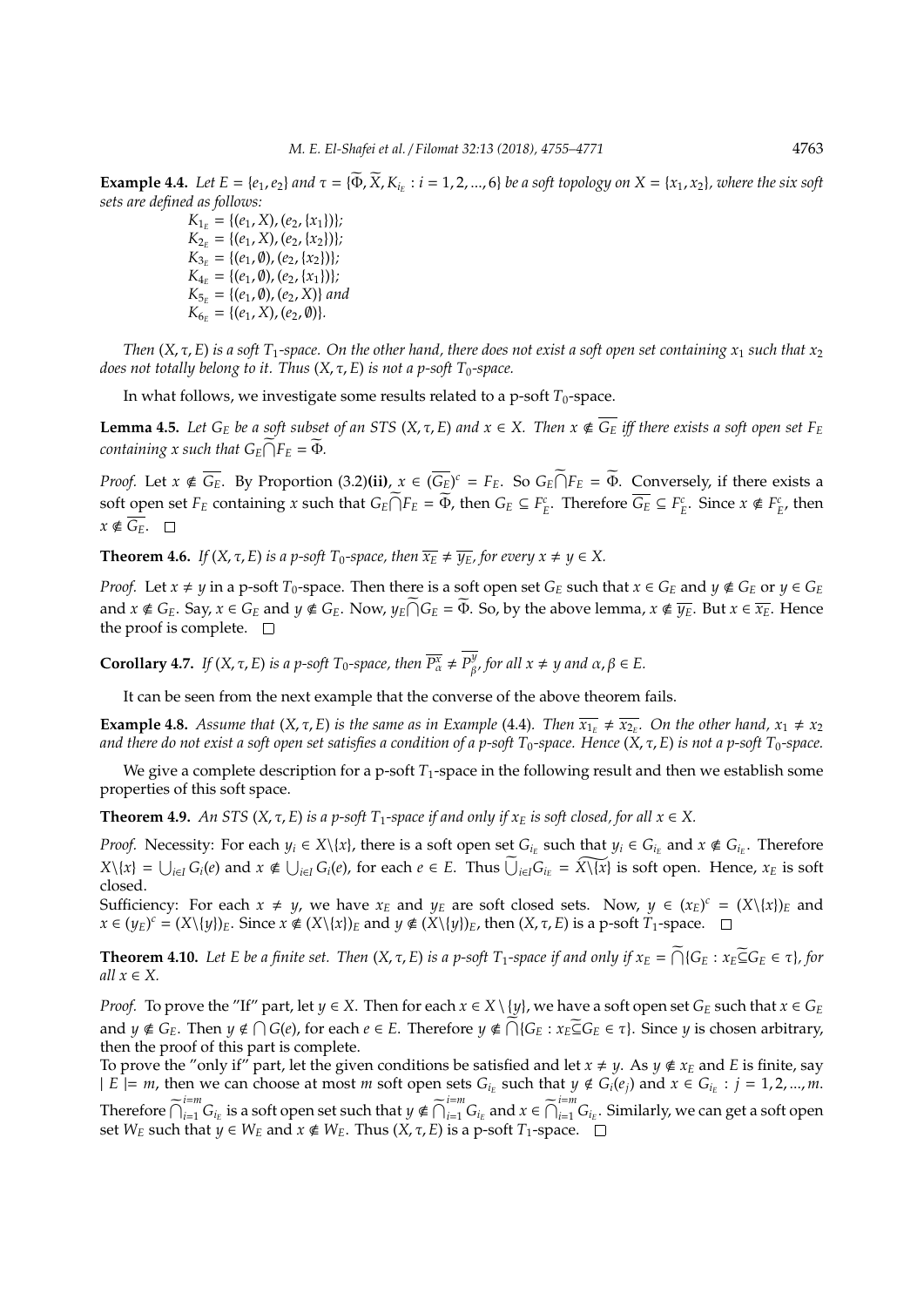**Corollary 4.11.** *If*  $(X, \tau, E)$  *is a p-soft*  $T_1$ *-space, then*  $x_E = \bigcap \{G_E : x \in G_E\}$ *, for all*  $x \in X$ .

**Theorem 4.12.** *If*  $(X, \tau, E)$  *is an enriched p-soft*  $T_1$ *-space, then*  $P_e^x$  *is soft closed for all*  $P_e^x \in \widetilde{X}$ *.* 

*Proof.* From Theorem (4.9), we get  $\widehat{X\setminus\{x\}}$  is soft open. As  $(X, \tau, E)$  is enriched, then a soft set  $H_E$ , defining as  $H(e) = \emptyset$  and  $H(\alpha) = X$  for each  $\alpha \neq e$ , is soft open. Therefore  $\widehat{X \setminus \{x\}} \cup H_E$  is soft open. Thus  $(\widehat{X \setminus \{x\}} \cup H_E)^c = P_e^x$ is soft closed.  $\square$ 

**Corollary 4.13.** *If* (*X*,  $\tau$ , *E*) *is an enriched p-soft*  $T_1$ -space, then the intersection of all soft open sets containing  $U_E$  *is exactly*  $U_E$ *, for each*  $U_E \widetilde{\subseteq} \widetilde{X}$ *.* 

*Proof.* Let  $U_E$  be a soft subset of  $\widetilde{X}$  and  $P_e^x \in U_E^c$ . As  $P_e^x$  is soft closed, then  $\widetilde{X} \setminus P_e^x$  is a soft open set containing *U<sub>E</sub>*. We do similarly, for each  $P_e^x \in U_E^c$ . Hence the proof is complete.

**Theorem 4.14.** *A finite STS*  $(X, \tau, E)$  *is p-soft*  $T_1$  *if and only if it is p-soft*  $T_2$ *.* 

*Proof.* Necessity: For each  $y \in X \setminus \{x\}$  and  $x \in X \setminus \{y\}$ , we have  $y_E$  and  $x_E$  are soft closed. Since *X* is finite, then  $\bigcup_{y \in X \setminus \{x\}} y_E$  and  $\bigcup_{x \in X \setminus \{y\}} x_E$  are soft closed. Therefore  $(\bigcup_{y \in X \setminus \{x\}} y_E)^c = x_E$  and  $(\bigcup_{x \in X \setminus \{y\}} x_E)^c = y_E$  are soft open. Thus  $(X, \tau, E)$  is a p-soft *T*<sub>2</sub>-space.

Sufficiency: It follows immediately from Definition (4.1).  $\Box$ 

**Corollary 4.15.** *A finite p-soft T*1*-space is soft disconnected.*

**Remark 4.16.** *If X is infinite, then a soft set x<sup>E</sup> in a p-soft T*1*-space* (*X*, τ, *E*) *need not be soft open as illustrated in the following example.*

**Example 4.17.** Let E be the set of natural numbers  $N$  and  $\tau = {\Phi, G_E : G_E^c}$  is finite) be a soft topology on the set of *real numbers* **R***. Then*  $x_F$  *is not soft open, for each*  $x \in \mathbb{R}$ *.* 

**Remark 4.18.** In the definition of soft regular space in [22], if we say that  $x \notin H_E$ , where  $H_E$  is a soft closed set, then *we have two cases:*

- **(i)** *Either there exists at least*  $e \in E$  *such that*  $x \notin H(e)$  *and*  $x \in H(\alpha)$ *, for each*  $e \neq \alpha$ *. Then we can not find any two disjoint soft sets G<sup>E</sup> and F<sup>E</sup> containing x and HE, respectively.*
- **(ii)** *Or*  $x \notin H(e)$ *, for each*  $e \in E$ *. Then it is possible to find two disjoint soft open sets*  $G_E$  *and*  $F_E$  *containing*  $x$  *and HE, respectively.*

*Now, (ii) is the only possible case and so we can conclude that any soft open (soft closed) subset of a soft regular space must be stable. An unawareness of the authors in [22] about a strict condition on the shape of soft open subsets of a soft regular space caused some errors in their work which investigated and corrected by [15]. To avoid this strict condition, we introduce a concept of a p-soft regular space by using a total non belong relation instead of a non belong relation.*

*Definition 4.19.* An STS ( $X, \tau, E$ ) is said to be p-soft regular if for every soft closed set  $H_E$  and  $x \in X$  such that *x*  $\notin$  *H*<sub>E</sub>*,* there exist disjoint soft open sets  $G_E$  and  $F_E$  such that  $H_E \subseteq G_E$  and  $x \in F_E$ .

**Proposition 4.20.** *Every soft regular space is p-soft regular.*

*Proof.* The proof follows easily from Definition(4.19) and Proposition(3.2).  $\Box$ 

We show in the next example that the converse of the above proposition fails.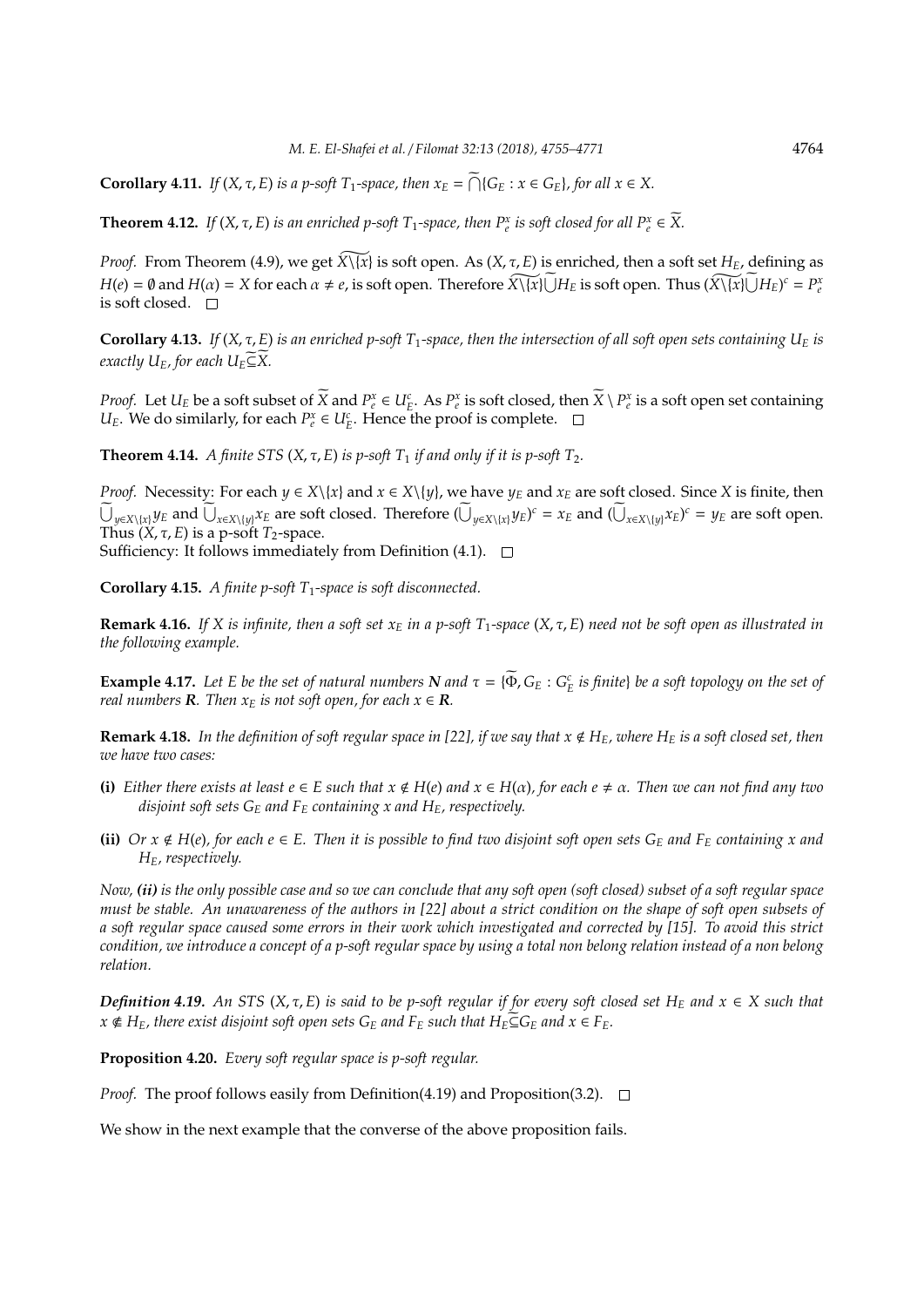**Example 4.21.** Let  $E = \{e_1, e_2, e_3\}$  be a set of parameters and  $\tau = \{\widetilde{\Phi}, \widetilde{X}, G_{i_E} : i = 1, 2, ..., 7\}$  be a soft topology on  $X = \{x_1, x_2\}$ *, where* 

> $G_{1_E} = \{(e_1, \{x_1\})$ ,  $(e_2, \{x_1\})$ ,  $(e_3, \{x_1\})\}$ ;  $G_{2_E} = \{(e_1,\{x_2\}), (e_2,\{x_2\}), (e_3,\{x_2\})\};$  $G_{3_E} = \{(e_1, \emptyset), (e_2, \{x_1\}), (e_3, \{x_1\})\};$  $G_{4E} = \{(e_1, \emptyset), (e_2, \{x_2\}), (e_3, \{x_2\})\};$  $G_{5_E} = \{(e_1, \{x_1\})$ ,  $(e_2, X)$ ,  $(e_3, X)\}$ ;  $G_{6E} = \{(e_1, \{x_2\}), (e_2, X), (e_3, X)\}$  *and*  $G_{7_F} = \{(e_1, \emptyset), (e_2, X), (e_3, X)\}.$

*Then* (*X*, τ, *E*) *is p-soft regular. On the other hand, a soft open set G*3*<sup>E</sup> is not stable, hence* (*X*, τ, *E*) *is not soft regular.*

We characterize a p-soft regular space in the following result.

**Theorem 4.22.** An STS ( $X, \tau, E$ ) is p-soft regular iff for each  $x \in X$  and soft open subset  $F_E$  of ( $X, \tau, E$ ) containing x, *there exists a soft open set*  $G_E$  *such that*  $x \in G_E \subseteq \overline{G_E} \subseteq F_E$ .

*Proof.* Let  $x \in X$  and  $F_E$  be a soft open set containing *x*. Then  $F_E^c$  is soft closed and  $x_E \cap F_E^c = \Phi$ . So there are disjoint soft open sets  $W_E$  and  $G_E$  such that  $F_E^c \subseteq W_E$  and  $x \in G_E$ . Therefore  $G_E \subseteq W_E^c \subseteq F_E$ . Thus  $\overline{G_E} \subseteq W_E^c \subseteq F_E$ . Conversely, let  $F_E^c$  be a soft closed set. Then for each  $x \notin F_E^c$ , we have  $x \in F_E$ . By hypothesis, there is a soft open set  $G_E$  containing x such that  $\overline{G_E \subseteq} F_E$ . Therefore  $F_E^c \subseteq (\overline{G_E})^c$  and  $G_E \cap (\overline{G_E})^c = \overline{\Phi}$ . Thus  $(X, \tau, E)$  is p-soft regular, as required.  $\square$ 

**Theorem 4.23.** *For any p-soft regular space, the following three statements are equivalent:*

- **(i)**  $(X, \tau, E)$  *is a p-soft*  $T_2$ -space.
- **(ii)**  $(X, \tau, E)$  *is a p-soft*  $T_1$ *-space.*
- **(iii)**  $(X, \tau, E)$  *is a p-soft*  $T_0$ -space.

*Proof.* Obviously,  $(i) \rightarrow (ii) \rightarrow (iii)$ .

**(iii)**  $\rightarrow$  **(i)**: Let *x*, *y* be two distinct point in *X* and (*X*, *τ*, *E*) be a p-soft *T*<sub>0</sub>-space. Then there exists a soft open set  $G_E$  such that  $x \in G_E$  and  $y \notin G_E$  or  $y \in G_E$  and  $x \notin G_E$ . Say,  $x \in G_E$  and  $y \notin G_E$ . By Proposition (3.2), we obtain that  $x \notin G_E^c$  and  $y \in G_E^c$ . Since  $(X, \tau, E)$  is p-soft regular, then there exist two disjoint soft open sets *W*<sub>1*E*</sub> and *W*<sub>2*E*</sub> such that *x* ∈ *W*<sub>1*E*</sub> and *y* ∈ *G*<sup>*c*</sup><sub>*E*</sub> ⊆ *W*<sub>2*E*</sub>. This completes the proof.

**Theorem 4.24.** Let an STS  $(X, \tau, E)$  be soft regular. Then  $(X, \tau, E)$  is p-soft  $T_1$ -space iff it is soft  $T_1$ -space.

*Proof.* The proof of the "if" part follows directly from Proposition(4.3).

To prove the "only if" part, suppose  $x$ ,  $y$  are two distinct points in X. Then there exist soft open sets  $G_F$  and  $F_E$  such that  $x \in G_E$ ,  $y \notin G_E$ ,  $y \in F_E$  and  $x \notin F_E$ . Since  $G_E$  and  $F_E$  are soft open subsets of a soft regular space, then they are stable. So  $y \notin G_E$  and  $x \notin F_E$ . Thus  $(X, \tau, E)$  is a p-soft  $T_1$ -space.  $\Box$ 

**Theorem 4.25.** *A finite p-soft T*2*-space is p-soft regular.*

*Proof.* Let  $H_E$  be a soft closed set and  $x \in X$  such that  $x \notin H_E$ . Then for each  $y \in H_E$ , we have  $x \neq y$ . Therefore there exist disjoint soft open sets  $G_{i_E}$  and  $F_{i_E}$  such that  $x \in G_{i_E}$ ,  $y \in F_{i_E}$ . Since a set  $\{y : y \in X\}$  is finite, then we can take a finite number of soft open sets  $F_{i_E}$  such that  $H_E \widetilde{\subseteq} \widetilde{\bigcup}_{i=1}^{i=m} F_{i_E}$ . Now,  $\widetilde{\bigcap}_{i=1}^{i=m} G_{i_E}$  is a soft open set containing *x* and  $\left[\bigcup_{i=1}^{i=m} F_{i_E}\right] \bigcap \left[\bigcap_{i=1}^{i=m} G_{i_E}\right] = \widetilde{\Phi}$ . Hence  $(X, \tau, E)$  is p-soft regular.

**Definition 4.26.** *An STS* (*X*, τ, *E*) *is called:*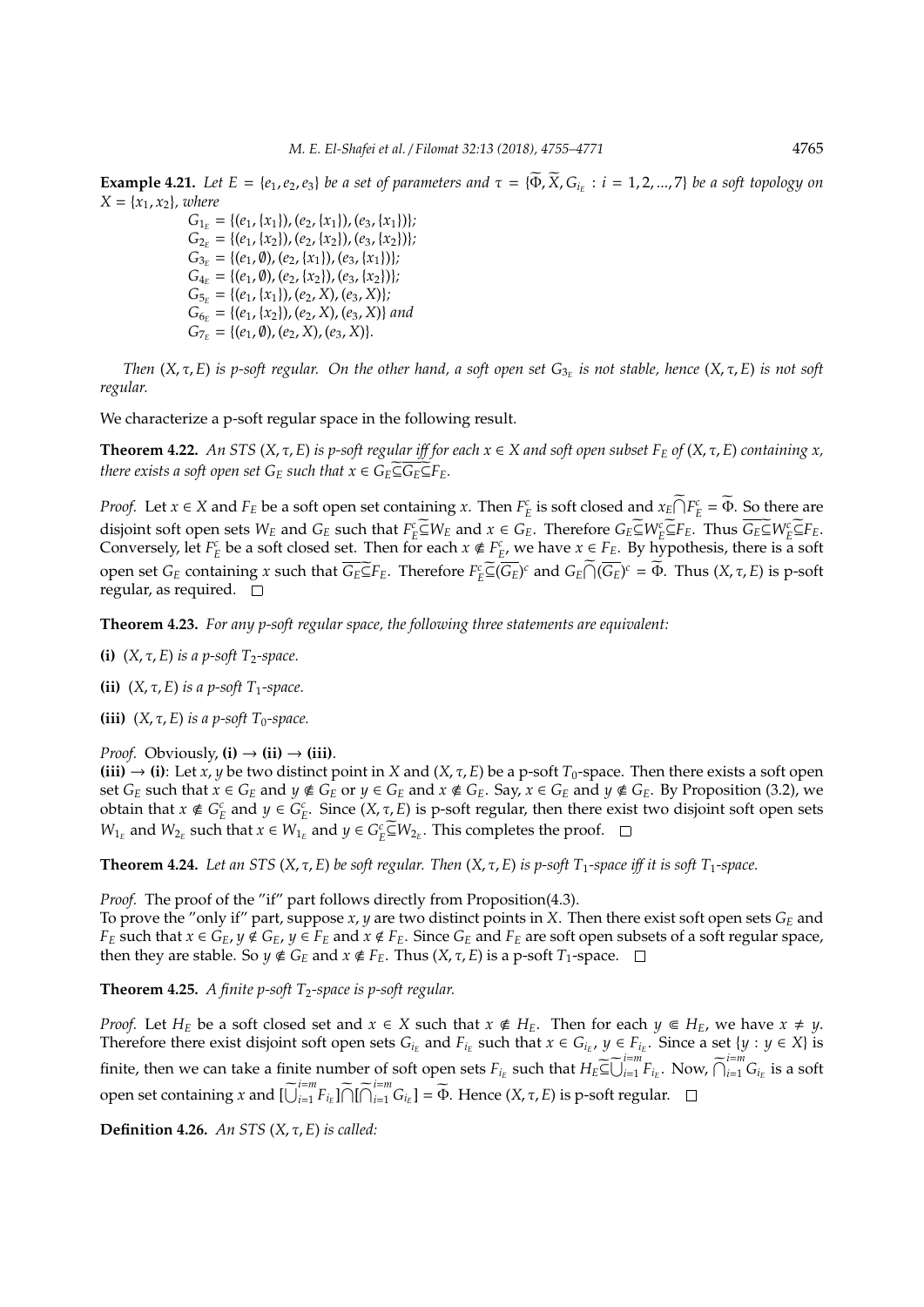**(i)** *p-soft*  $T_3$ -space if it is both *p-soft* regular and *p-soft*  $T_1$ -space.

**(ii)** *p-soft*  $T_4$ -space if it is both soft normal and p-soft  $T_1$ -space.

**Proposition 4.27.** *Every soft T<sub>3</sub>-space is a p-soft T<sub>3</sub>-space.* 

*Proof.* One can obtain the proof easily from Proposition(4.20) and Theorem(4.24).  $\square$ 

To see that the converse of the above proposition is not true in general, one can observe that a given soft topological space in Example (4.21) is p-soft  $T_3$ , but it is not soft  $T_3$ .

**Proposition 4.28.** *Every p-soft T*4*-space is a soft T*4*-space.*

*Proof.* Straightforward. □

To show that the converse of the above proposition fails, we give the next example.

**Example 4.29.** Let  $E = \{e_1, e_2, e_3\}$  and  $\tau = \{\widetilde{\Phi}, \widetilde{X}, G_{i_E} : i = 1, 2, ..., 6\}$  be a soft topology on  $X = \{x_1, x_2\}$ , where  $G_{1_F} = \{(e_1, X), (e_2, \{x_1\}), (e_3, X)\};$  $G_{2_E} = \{(e_1, X), (e_2, \{x_2\}), (e_3, X)\};$  $G_{3_E} = \{(e_1, X), (e_2, \emptyset), (e_3, X)\};$  $G_{4_E} = \{(e_1, \emptyset), (e_2, \{x_1\}), (e_3, \emptyset)\};$  $G_{5r} = \{(e_1, \emptyset), (e_2, \{x_2\}), (e_3, \emptyset)\}\$ and  $G_{6E} = \{(e_1, \emptyset), (e_2, X), (e_3, \emptyset)\}.$ 

*Then*  $(X, \tau, E)$  *is a soft*  $T_4$ -space. On the other hand, there does not exist a soft open set containing  $x_2$  such that  $x_1$ *does not totally belong to it. So* (*X*, τ, *E*) *is not a p-soft T*1*-space, hence it is not a p-soft T*4*-space.*

Now, we elucidate a relationship among p-soft *Ti*-spaces and deduce some results which associate them with some soft topological notions such as soft subspace and soft product space.

**Proposition 4.30.** *Every p-soft*  $T_i$ -space is a p-soft  $T_{i-1}$ -space, for  $i = 1, 2, 3, 4$ .

*Proof.* We prove the proposition in case of  $i = 3, 4$ . The other proofs follow similar lines.

For  $i = 3$ , let  $x \neq y$  and  $(X, \tau, E)$  be p-soft  $T_1$ . Then  $x_E$  is soft closed. Since  $y \notin x_E$  and  $(X, \tau, E)$  is p-soft regular, then there are disjoint soft open sets  $G_E$  and  $F_E$  such that  $x_E \subseteq G_E$  and  $y \in F_E$ . Therefore  $(X, \tau, E)$  is a p-soft *T*2-space.

For  $\hat{i} = 4$ , let  $x \in X$  and  $H_E$  be a soft closed set such that  $x \notin H_E$ . Since  $(X, \tau, E)$  is p-soft  $T_1$ , then  $x_E$  is soft closed. Since  $x_E \cap H_E = \Phi$  and  $(X, \tau, E)$  is soft normal, then there are disjoint soft open sets  $G_E$  and  $F_E$  such that  $H_E \subseteq G_E$  and  $x_E \subseteq F_E$ . Hence  $(X, \tau, E)$  is a p-soft  $T_3$ -space.  $\Box$ 

**Theorem 4.31.** *The following three properties are equivalent if X is finite.*

**(i)**  $(X, \tau, E)$  *is a p-soft*  $T_3$ -space.

**(ii)**  $(X, \tau, E)$  *is a p-soft T<sub>2</sub>-space.* 

**(iii)**  $(X, \tau, E)$  *is a p-soft*  $T_1$ -space.

*Proof.* **(i)**  $\rightarrow$  **(ii)**  $\rightarrow$  **(iii)**: This is obtained from Proposition(4.30).  $(iii) \rightarrow (ii)$ : This is obtained from Theorem(4.14). **(ii)**  $\rightarrow$  **(i)**: This is obtained from Theorem(4.25) and Proposition(4.30).  $\Box$ 

**Lemma 4.32.** If  $H_{A_1\times A_2}$  is a soft closed subset of a soft product space  $(X \times Y, \tau_1 \times \tau_2, A_1 \times A_2)$ , then  $H_{A_1\times A_2}$  $[(G_{A_1})^c \times \widetilde{Y}] \cup [\widetilde{X} \times (U_{A_2})^c]$ , for some  $G_{A_1} \in \tau_1$  and  $U_{A_2} \in \tau_2$ .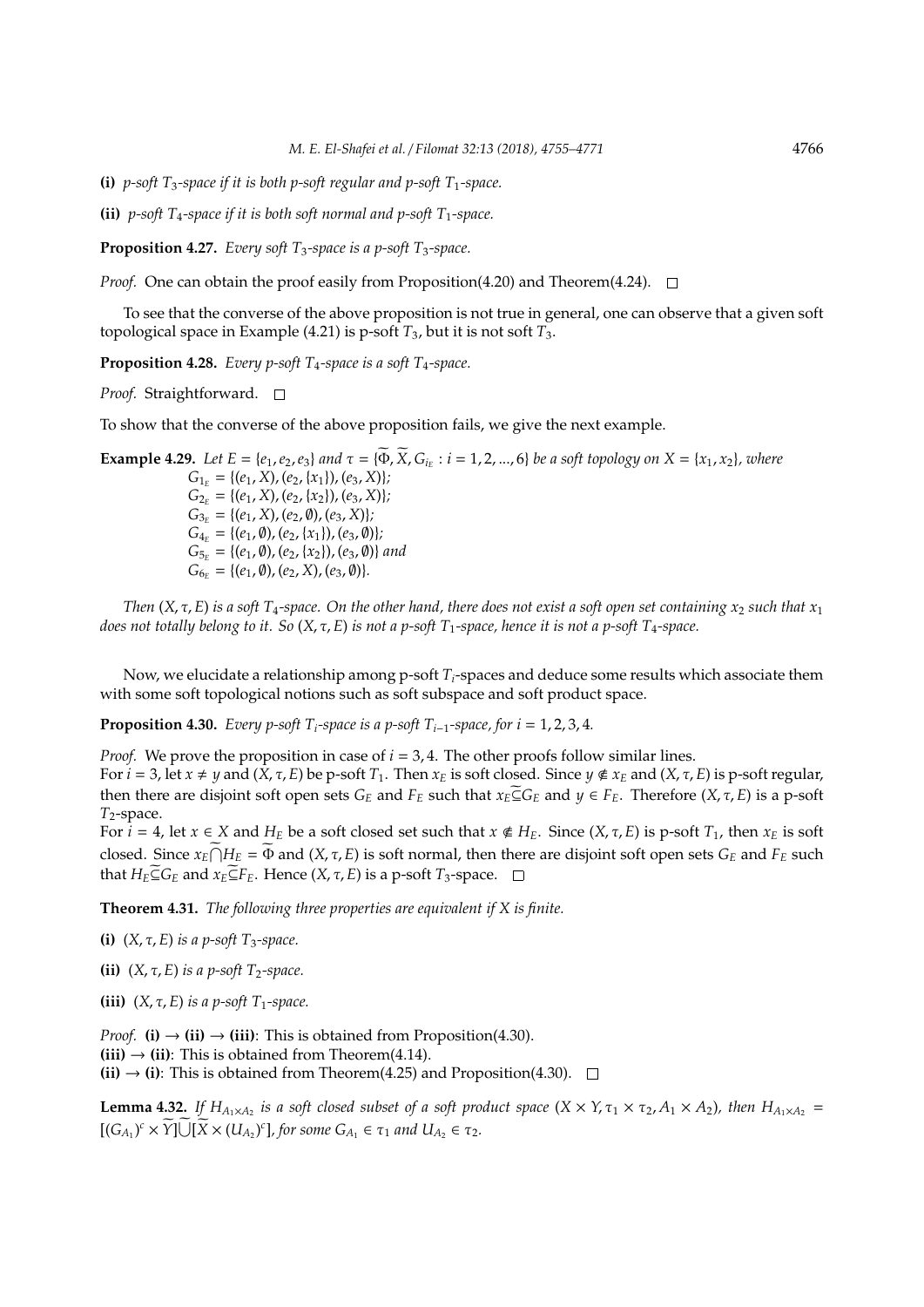**Theorem 4.33.** *A finite product of p-soft T*<sub>*i</sub>-spaces* ( $X_r$ ,  $\tau_r$ ,  $A_r$ ) *is a p-soft T*<sub>*i</sub>-space, for i* = 0, 1, 2, 3.</sub></sub>

*Proof.* We prove the theorem for two soft topological spaces in case of  $i = 0, 3$ . The other proofs follow similar lines.

- (i) Consider  $(X_1, \tau_1, A_1)$  and  $(X_2, \tau_2, A_2)$  are two p-soft  $T_0$ -spaces and let  $(x_1, y_1) \neq (x_2, y_2)$  in  $(X_1 \times X_2, \tau_1 \times$  $\tau_2$ ,  $A_1 \times A_2$ ). Without lose of generality, let  $x_1 \neq x_2$ . Then there exists a soft open subset  $G_{A_1}$  of  $(X_1, \tau_1, A_1)$  such that  $x_1 \in G_{A_1}$  and  $x_2 \notin G_{A_1}$  or  $x_2 \in G_{A_1}$  and  $x_1 \notin G_{A_1}$ . Say,  $x_1 \in G_{A_1}$  and  $x_2 \notin G_{A_1}$ . Therefore  $(x_1, y_1) \in G_{A_1} \times \widetilde{X_2}$  and  $(x_2, y_2) \notin G_{A_1} \times \widetilde{X_2}$ . Thus  $(X_1 \times X_2, \tau_1 \times \tau_2, A_1 \times A_2)$  is a p-soft  $T_0$ -space.
- (ii) Let  $H_{A_1 \times A_2}$  be a soft closed subset of a soft space  $(X_1 \times X_2, \tau_1 \times \tau_2, A_1 \times A_2)$ . Then  $H_{A_1 \times A_2} = [(G_{A_1})^c \times G_{A_1}]$  $\widetilde{X_2}$ ] $\overline{\bigcup}$ [ $\widetilde{X_1} \times (U_{A_2})^c$ ], for some  $G_{A_1} \in \tau_1$  and  $U_{A_2} \in \tau_2$ . For every  $(x, y) \notin H_{A_1 \times A_2}$ , we have  $(x, y) \notin (G_{A_1})^c \times \widetilde{X_2}$ and  $(x, y) \notin \widetilde{X}_1 \times (U_{A_2})^c$ . From Proposition(3.7), we obtain that  $x \notin (G_{A_1})^c$  and  $y \notin (U_{A_2})^c$ . Since  $(X_1, \tau_1, A_1)$  and  $(X_2, \tau_2, A_2)$  are p-soft regular, then there exist disjoint soft open sets  $F_{1_{A_1}}$  and  $F_{2_{A_1}}$ containing *x* and  $(G_{A_1})^c$ , respectively, and disjoint soft open sets  $F_{3_{A_2}}$  and  $F_{4_{A_2}}$  containing *y* and  $(U_{A_2})^c$ , respectively. Thus  $H_{A_1 \times A_2} \widetilde{\subseteq} [F_{2_{A_1}} \times \widetilde{X_2}] \cup [\widetilde{X_1} \times F_{4_{A_2}}]$  and  $(x, y) \in [F_{1_{A_1}} \times F_{3_{A_2}}]$ . From Proposition(3.8), we obtain that  $[F_{1_{A_1}} \times F_{3_{A_2}}] \cap \{ [F_{2_{A_1}} \times \widetilde{X_2}] \cup [\widetilde{X_1} \times F_{4_{A_2}}] \} = \widetilde{\Phi_{A_1 \times A_2}}$ . Hence the proof is complete.

$$
\qquad \qquad \Box
$$

**Theorem 4.34.** *Every soft subspace*  $(Y, \tau_Y, E)$  *of a p-soft*  $T_i$ *-space*  $(X, \tau, E)$  *is a p-soft*  $T_i$ *-space, for i* = 0, 1, 2, 3*.* 

*Proof.* we prove the theorem in case of  $i = 3$  and the other proofs follow similar lines. To prove  $(Y, \tau_Y, E)$  is p-soft  $T_1$ , let  $x \neq y \in Y$ . Since  $(X, \tau, E)$  is a p-soft  $T_1$ -space, then there exist soft open sets  $G_E$  and  $F_E$  such that  $x \in G_E$ ,  $y \notin G_E$ ,  $y \in F_E$ , and  $x \notin F_E$ . Therefore  $x \in H_{1_E} = \widetilde{Y \cap} G_E$  and  $y \in H_{2_E} = \widetilde{Y \cap} F_E$ . Since  $y \notin G_E$  and  $x \notin F_E$ , then  $y \notin H_{1_E}$  and  $x \notin H_{2_E}$ . Thus  $(Y, \tau_Y, E)$  is p-soft  $T_1$ .

To prove  $(Y, \tau_Y, E)$  is p-soft regular, let  $y \in Y$  and  $L_E$  be a soft closed subset of  $(Y, \tau_Y, E)$  such that  $y \notin L_E$ . Then there exists a soft closed subset  $H_E$  of  $(X, \tau, E)$  such that  $L_E = \widetilde{Y \cap H_E}$  and  $y \notin H_E$ . Therefore there exist disjoint soft open sets  $G_E$  and  $F_E$  such that  $H_E \widetilde{\subseteq} G_E$  and  $y \in F_E$ . Now, we find that  $L_E \widetilde{\subseteq} W_{1_E} = \widetilde{Y \cap} G_E$ ,  $y \in W_{2_E} = \widetilde{Y \cap F_E}$  and  $W_{1_E} \widetilde{\cap} W_{2_E} = \widetilde{\Phi}$ . Thus  $(Y, \tau_Y, E)$  is p-soft regular. Hence  $(Y, \tau_Y, E)$  is p-soft  $T_3$ .  $\Box$ 

**Proposition 4.35.** Let  $f_{\phi}$  :  $(X, \tau, A) \rightarrow (Y, \theta, B)$  be a soft continuous map. Then if  $(Y, \theta, B)$  is a p-soft  $T_i$ -space and f *is injective, then*  $(X, \tau, A)$  *is a p-soft*  $T_i$ *-space, for i* = 0, 1, 2*.* 

*Proof.* We only prove the proposition for *i* = 2.

Consider *a* and *b* are two distinct points in *X*. By injective of *f*, there are two distinct points *x* and *y* in *Y* such that  $f(a) = x$  and  $f(b) = y$ . Since  $(Y, \theta, B)$  is a p-soft  $T_2$ -space, then there are two soft open sets  $G_B$  and  $F_B$ such that  $x \in G_B$ ,  $y \in F_B$  and  $G_B \widetilde{\bigcap} F_B = \widetilde{\Phi_B}$ . From Proposition (3.11), we obtain that  $a \in f_{\phi}^{-1}(G_B)$ ,  $b \in f_{\phi}^{-1}(F_B)$ and  $f_{\phi}^{-1}(G_B) \widetilde{\bigcap} f_{\phi}^{-1}(F_B) = \widetilde{\Phi_A}$ . Thus  $(X, \tau, A)$  is a p-soft *T*<sub>2</sub>-space.

For the sake of brevity, we omit the proofs of the next three results.

**Proposition 4.36.** *Let*  $f_{\phi}$  :  $(X, \tau, A) \rightarrow (Y, \theta, B)$  *be a bijective soft open map. Then if*  $(X, \tau, A)$  *is a p-soft T<sub>i</sub>-space, then*  $(Y, \theta, B)$  *is a p-soft*  $T_i$ *-space, for*  $i = 0, 1, 2, 3, 4$ *.* 

**Proposition 4.37.** *Let*  $f_{\phi}$  :  $(X, \tau, A) \rightarrow (Y, \theta, B)$  *be a bijective soft continuous map. Then if*  $(Y, \theta, B)$  *is a p-soft T*<sub>*i*</sub>-space, then  $(X, τ, A)$  *is a p-soft T<sub>i</sub>-space, for i* = 0, 1, 2, 3, 4*.* 

**Proposition 4.38.** *The property of being p-soft T<sup>i</sup> is a topological property, for i* = 0, 1, 2, 3, 4*.*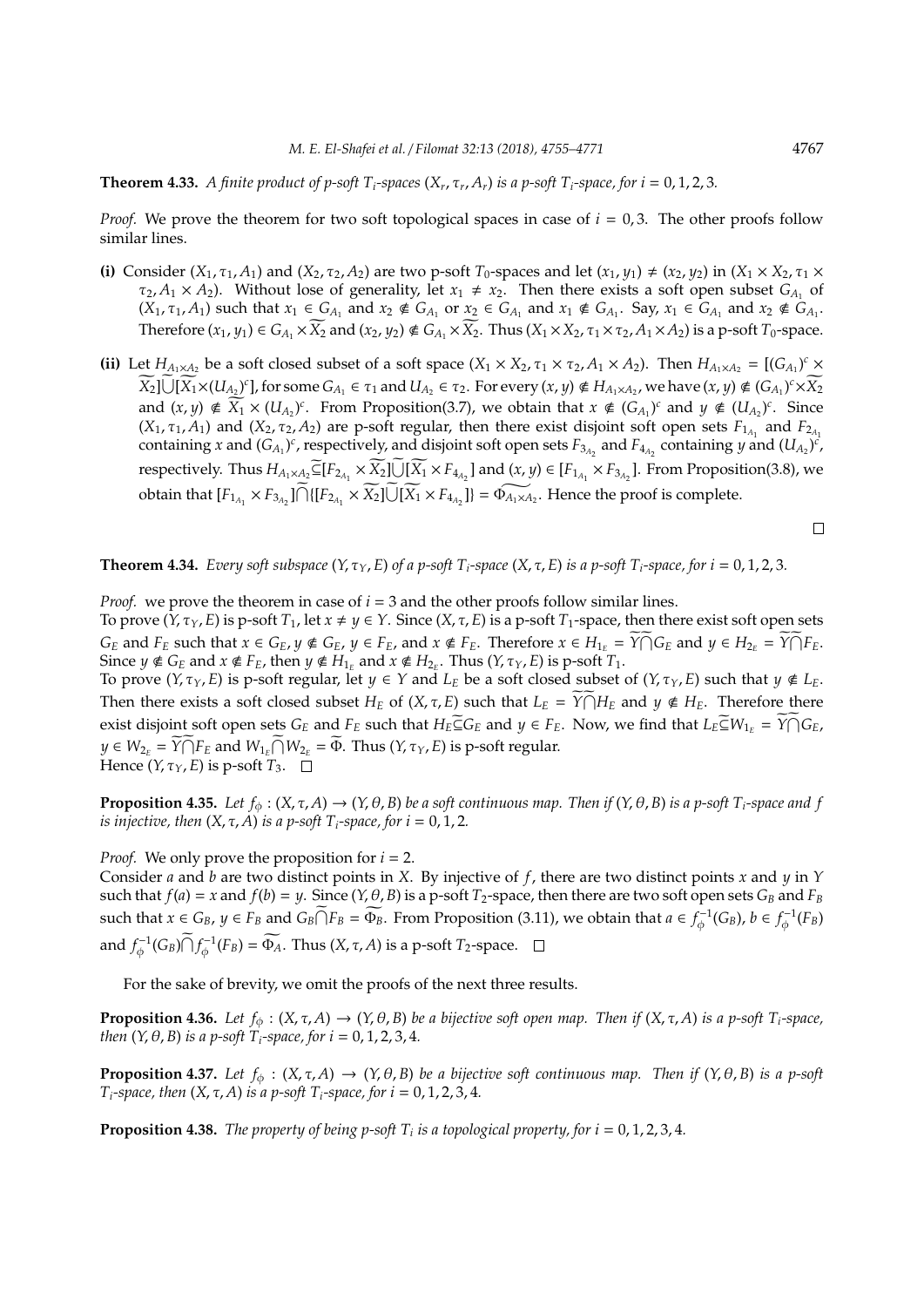#### **5. Some results related to soft compact and soft Lindelöf spaces**

Some properties of soft compact (soft Lindelöf) spaces are presented and investigated in this section. The relationships among soft compact p-soft *T*<sub>2</sub>-spaces, p-soft regular spaces and p-soft *T*<sub>3</sub>-spaces are illustrated and some properties of enriched soft compact spaces with compact spaces are studied. A formula for computing the number of all soft subsets of an STS is given and then it is used to point out that a finite STS need not be soft compact.

**Proposition 5.1.** *Every soft closed subset*  $H_E$  *of a soft compact (resp. soft Lindelöf) space is soft compact (resp. soft* Lindelöf).

*Proof.* Straightforward. □

**Corollary 5.2.** If  $H_E$  is a soft closed set and  $F_E$  is a soft compact (resp. soft Lindelöf) set in  $(X, \tau, E)$ , then  $H_E \cap F_E$  is *soft compact (resp. soft Lindel¨of).*

**Remark 5.3.** *The result which state that: every compact subset of a T*2*-space is closed, is one of the results in general topology which is not true concerning soft topology. it worthily noting that some authors did mistake when they generalized this result without imposing conditions on a soft compact set, see for example Theorem 3.34 in [24]. The following example illuminates this error.*

**Example 5.4.** *Assume that* (*X*, τ, *E*) *is the same as in Example* (4.21)*. Obviously,* (*X*, τ, *E*) *is a soft T*2*-space and a soft set*  $H_E = \{(e_1, \{x_1\})$ ,  $(e_2, X)$ ,  $(e_3, \{x_2\})\}$  *is a soft compact subset of*  $\widetilde{X}$ . However,  $H_E$  *is not soft closed.* 

In the next proposition, we give a sufficient condition for a soft subset of a p-soft  $T_2$ -space to be soft closed.

**Proposition 5.5.** *Every stable soft compact subset*  $\widetilde{S}$  *of a p-soft*  $T_2$ *-space is soft closed.* 

*Proof.* Let the given conditions be satisfied and let  $P_e^x \\\in \overline{S}^c$ . Since  $\overline{S}$  is stable, then for each  $P_e^y \\\in \overline{S}$ , we get  $x \neq y$ . Therefore there are two disjoint soft open sets  $G_{i_E}$  and  $W_{i_E}$  such that  $x \in G_{i_E}$  and  $y \in W_{i_E}$ . It follows that  $\{W_{i_E} : i \in I\}$  forms a soft open cover of  $\widetilde{S}$ . Consequently,  $\widetilde{S} \widetilde{\subseteq} \widetilde{\bigcup}_{i=1}^{i=n} W_{i_E}$ . Putting  $\widetilde{\bigcap}_{i=1}^{i=n} G_{i_E} = H_E$  and  $\widetilde{\bigcup}_{i=1}^{i=n}W_{i_E} = V_E$ . Now,  $H_E$  and  $V_E$  are soft open sets such that  $H_E \widetilde{\bigcap} V_E = \widetilde{\Phi}$ . Therefore  $H_E \widetilde{\bigcap} \widetilde{S} = \widetilde{\Phi}$  and this implies that  $H_E \subseteq \widetilde{S}^c$ . Since  $P_e^x$  is chosen arbitrary, then  $\widetilde{S}^c$  is soft open. Hence  $\widetilde{S}$  is soft closed.

According to the definition of soft regular spaces [22], the result, on general topology, reported that every compact *T*<sub>2</sub>-space is regular is not valid on soft topology as it can be seen from Example (4.21). As a matter of fact, this result can be generalized on soft topology with respect to a p-soft regular space. To this end, we shall utilize the following auxiliary result.

**Theorem 5.6.** Let  $F_E$  be a soft compact subset of a p-soft  $T_2$ -space. If  $x \notin F_E$ , then there are disjoint soft open sets  $G_E$ *and*  $V_E$  *such that*  $x \in G_E$  *and*  $F_E \subseteq V_E$ *.* 

*Proof.* Let  $x \notin F_E$ . Then for each  $y \in F_E$ , we get that.  $x \neq y$ . Since  $(X, \tau, E)$  is a p-soft  $T_2$ -space, then there exist soft open sets  $G_{i_E}$  and  $V_{i_E}$  such that  $x \in G_{i_E}$ ,  $y \in V_{i_E}$  and  $G_{i_E} \cap V_{i_E} = \widetilde{\Phi}$ . Therefore  $\{V_{i_E}\}$  forms a soft open cover of  $F_E$ . As  $F_E$  is soft compact, then  $F_E \subseteq \bigcup_{i=1}^{i=n} V_{i_E}$ . By putting  $\bigcup_{i=1}^{i=n} V_{i_E} = V_E$  and  $\bigcap_{i=1}^{i=n} G_{i_E} = G_E$ , it follows that  $V_E$  and  $G_E$  are disjoint soft open sets. This completes the proof.  $\Box$ 

**Theorem 5.7.** *Every soft compact p-soft T*2*-space is p-soft regular.*

*Proof.* Let  $H_E$  be a soft closed subset of a soft compact p-soft  $T_2$ -space  $(X, \tau, E)$  and let  $x \notin H_E$ . By Proposition(5.1), we get  $H_E$  is soft compact. By Theorem(5.6), there exist soft open sets  $G_E$  and  $V_E$  such that  $x \in G_E$ , *H*<sub>*E*</sub>  $\subseteq$  *V*<sub>*E*</sub> and *G*<sub>*E*</sub> $\cap$ *V*<sub>*E*</sub> =  $\widetilde{\Phi}$ . Thus (*X*, *τ*, *E*) is p-soft regular.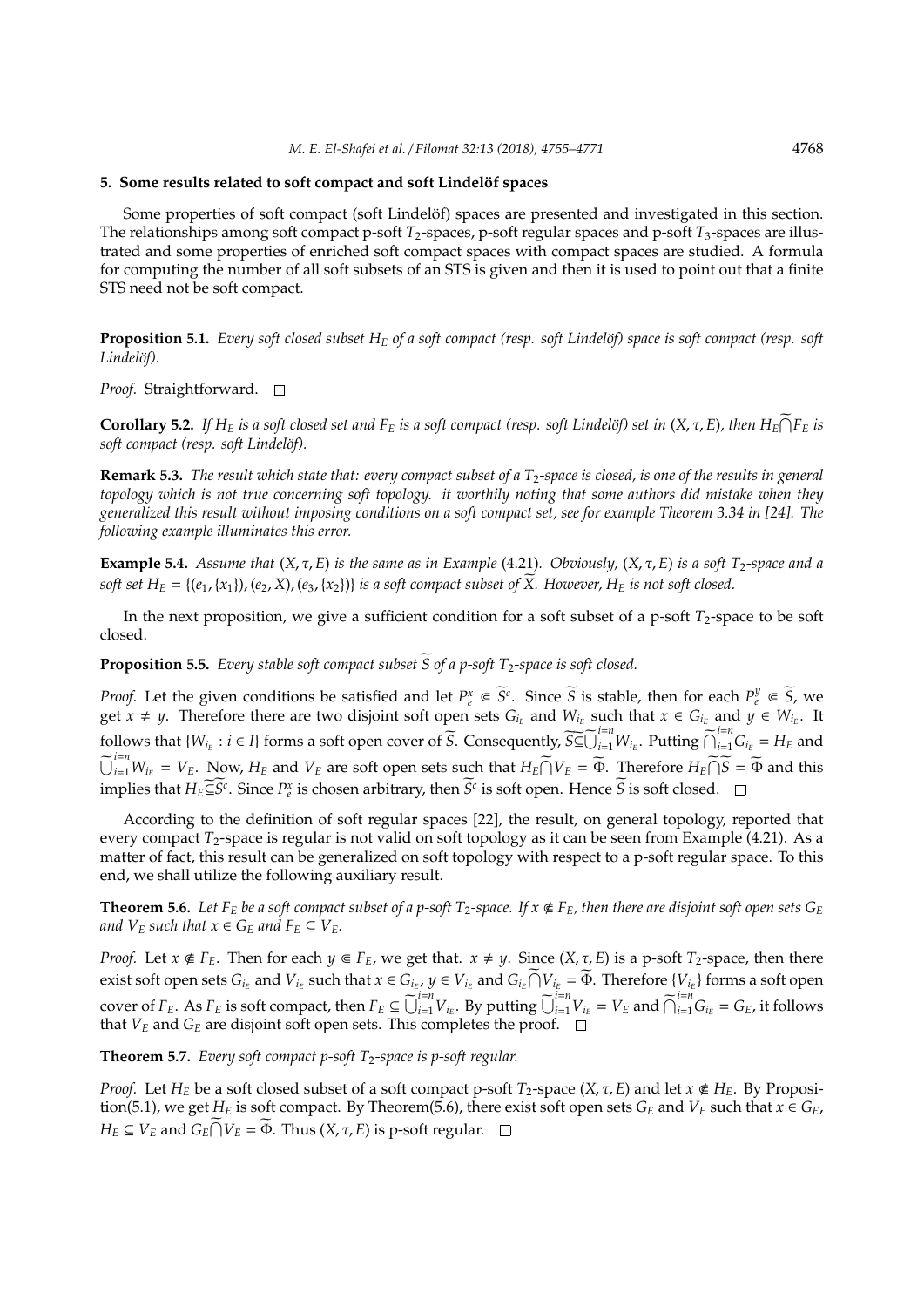**Corollary 5.8.** *Every soft compact p-soft T<sub>2</sub>-space is a p-soft T<sub>3</sub>-space.* 

**Lemma 5.9.** Let  $F_E$  be a soft open subset of a soft regular space. Then for each  $P_e^x \in F_E$ , there exists a soft open set  $G_E$ *such that*  $P_e^x \in \overline{G_E} \subseteq F_E$ *.* 

*Proof.* Let  $F_E$  be a soft open set such that  $P_e^x \in F_E$ . Then  $x \notin F_E^c$ . Since  $(X, \tau, E)$  is soft regular, then there exist two disjoint soft open sets  $G_E$  and  $W_E$  containing *x* and  $F_E^c$ , respectively. Thus  $x \in G_E \subseteq W_E^c \subseteq F_E$ . Hence  $P_e^x \in G_E \widetilde{\subseteq} G_E \widetilde{\subseteq} W_E^c \widetilde{\subseteq} F_E$ .

**Theorem 5.10.** Let  $H_E$  be a soft compact subset of a soft regular space and  $F_E$  be a soft open set containing  $H_E$ . Then *there exists a soft open set*  $G_E$  *such that*  $H_E \subseteq G_E \subseteq G_E \subseteq F_E$ .

*Proof.* Let the given conditions be satisfied. Then for each  $P_e^x \in H_E$ , we have  $P_e^x \in F_E$ . Therefore there is a soft open set  $W_{xe_E}$  such that  $P_e^x \in W_{xe_E} \widetilde{\subseteq} W_{xe_E} \widetilde{\subseteq} F_E$ . Now, a collection of soft open sets  $\{W_{xe_E} : P_e^x \in F_E\}$ forms an open cover of  $H_E$ . Since  $H_E$  is soft compact, then  $H_E \widetilde{\subseteq} \widetilde{\bigcup}_{i=1}^{i=n} W_{xe_E}$ . Putting  $G_E = \widetilde{\bigcup}_{i=1}^{i=n} W_{xe_E}$ . Thus *H*<sup>E</sup>⊆ $G$ <sup>E</sup>⊆ $G$ <sup>E</sup> $E$ <sup>E</sup> $F$ <sub>E</sub>. □

**Corollary 5.11.** *Every soft compact soft*  $T_3$ -space  $(X, \tau, E)$  *is a p-soft*  $T_4$ -space.

*Proof.* Suppose that  $F_{1_E}$  and  $F_{2_E}$  are two disjoint soft closed sets. Then  $F_{2_E} \subseteq F_{1_E}^c$ . Since  $(X, \tau, E)$  is soft compact, then  $F_{2_E}$  is soft compact and since  $(X, \tau, E)$  is soft regular, then there is a soft open set  $G_E$  such that  $F_{2_E} \widetilde{\subseteq} G_E \widetilde{\subseteq} \widetilde{G_E} \widetilde{\subseteq} F_{1_E}^c$ . Obviously,  $F_{2_E} \widetilde{\subseteq} G_E$ ,  $F_{1_E} \widetilde{\subseteq} (\overline{G_E})^c$  and  $G_E \widetilde{\cap} (\overline{G_E})^c = \widetilde{\Phi}$ . Thus  $(X, \tau, E)$  is soft normal. Since (*X*, τ, *E*) is soft *T*<sub>3</sub>, then it follows from Theorem(4.24) that (*X*, τ, *E*) is a p-soft *T*<sub>1</sub>-space. Hence (*X*, τ, *E*) is a  $p$ -soft  $T_4$ -space  $\Box$ 

It is well known in general topology that if *X* is finite, then *X* is compact. This fact stimulate us to ask the following question: Is a finite soft topological space is soft compact?. The following theorem and example point out that the answer is "No".

**Theorem 5.12.** *The number of all soft subsets of an absolute soft set*  $\widetilde{X}$  *is* 2<sup>[E||X]</sup>.

*Proof.* For any soft subset  $G_i$  of an absolute soft set  $\widetilde{X}$ , we have a map:  $G_i : E \to X$ . It will be known that the number of all subsets of *X* is  $2^{|X|}$ . Then for  $e_1 \in E$ , we can define  $G_i(e_1)$  by  $2^{|X|}$  distinct ways. Similarly, for  $e_j \in E$ , we can define  $G_i(e_j)$  by  $2^{|X|}$  distinct ways. By using the counting principle, the number of all soft subsets of  $\widetilde{X}$  is  $2^{|X|} \times 2^{|X|} \times ... 2^{|X|}$ . This completes the proof.

$$
|E| \text{ times}
$$

**Corollary 5.13.** *An STS* (*X*, τ, *E*) *is discrete if and only if* τ *consists of* 2 <sup>|</sup>*E*||*X*<sup>|</sup> *distinct soft open sets.*

**Example 5.14.** *Let*  $E = \{e_n : n \in \mathbb{N}\}\$  *be a set of parameters and*  $\tau$  *be a soft discrete topology on*  $X = \{1, 2, 3\}$ *.* A *collection* Λ *which consists of all soft points of X forms a soft open cover of X. Obviously,* Λ *has not a finite subcover. So*  $\widetilde{X}$  *is not soft compact in spite of X is finite.* 

**Theorem 5.15.** *If*  $(X, \tau, E)$  *is an enriched soft Lindelöf (resp. enriched soft compact) space, then a topological space*  $(X, \tau_e)$  *is Lindelöf (resp. compact), for each*  $e \in E$ *.* 

*Proof.* Suppose that  $\{H_i(e): i \in J\}$  is an open cover of a topological space  $(X, \tau_e)$ . Now, we construct a soft open cover of (*X*, τ, *E*) as follows:

**(i)** All soft open sets  $F_{j_E}$  in which  $F_j(e) = H_j(e)$ , for each  $j \in J$ .

**(ii)** Since  $(X, \tau, E)$  is enriched, then we take a soft open set  $G_E$  such that  $G(e) = \emptyset$  and  $G(\alpha) = X$ , for all  $e \neq \alpha$ .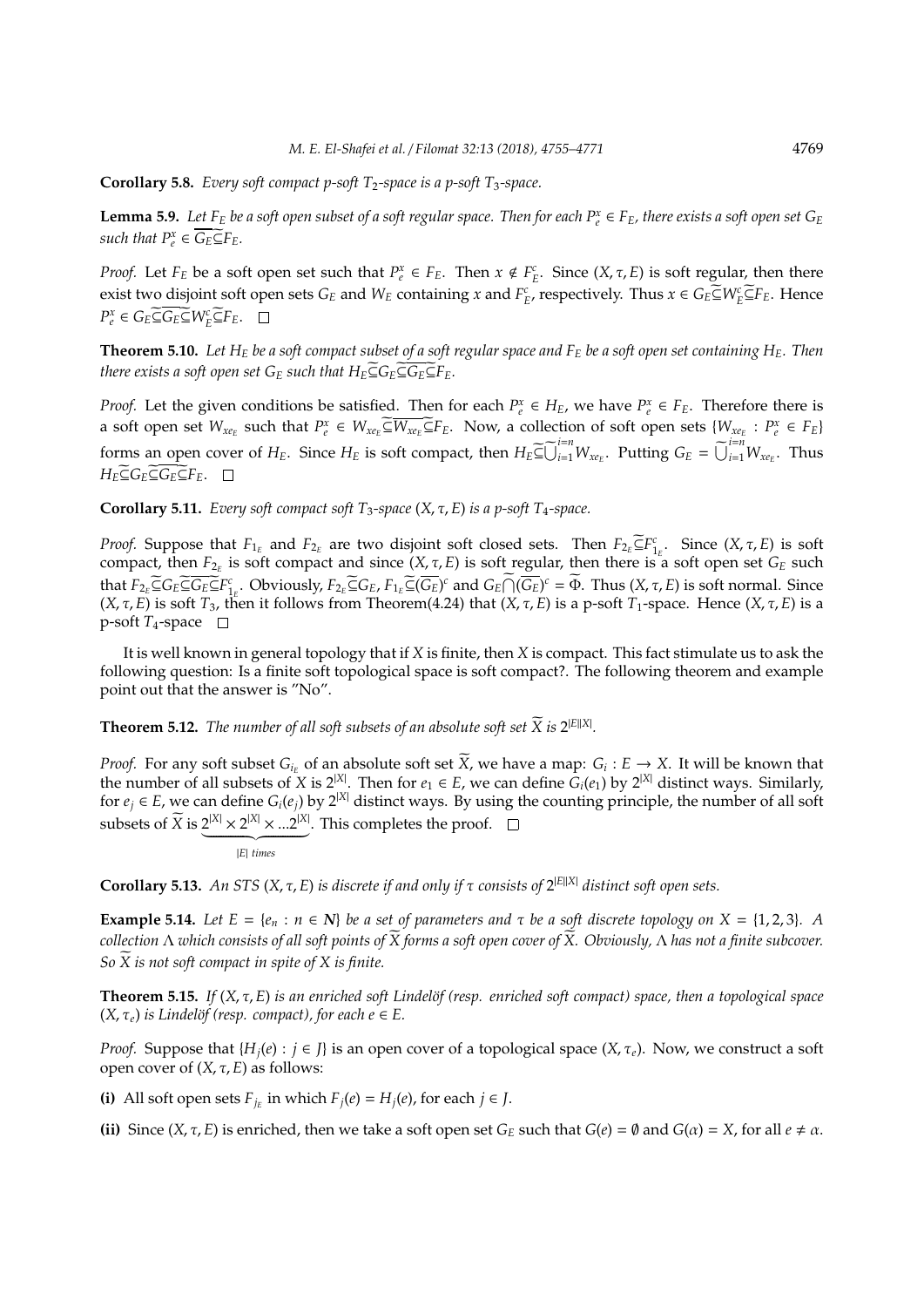Obviously,  $\{F_{j_E} : j \in J\} \cup G_E$  is a soft open cover of  $(X, \tau, E)$ . As  $(X, \tau, E)$  is soft Lindelöf, then there exists a countable set *S* such that  $X = \bigcup_{i \in S}$  $\bigcup_{j \in S} F_{j_E} \bigcup G_E$ . Therefore *X* = ∪  $\bigcup_{j \in S} F_j(e) = \bigcup_{j \in S}$  $\bigcup_{j\in S}H_j(e).$  Thus  $(X,\tau_e)$  is Lindelöf. One can similarly prove a case between parenthesise.

In case of a compact space  $(X, \tau_e)$ , it can be concluded from Example (5.14), that the converse of the above theorem fails. So in the following result, we show under what condition the converse of the above theorem is true.

**Theorem 5.16.** *If a topological space*  $(X, \tau_e)$  *is Lindelöf (resp. compact) for each*  $e \in E$  *and E is countable (resp. finite*), then an STS (*X*, τ, *E*) *is soft Lindelöf (resp. soft compact*).

*Proof.* Let { $G_{j_E}$  :  $j \in J$ } be a soft open cover of (*X*,  $\tau$ , *E*). Then  $X = \bigcup$ *j*∈*J Gj*(*e*), for each *e* ∈ *E*. Since *E* is countable,

then  $|E| = N$ , where  $N$  is the cardinal number of the natural numbers set, and since  $(X, \tau_e)$  is Lindelöf for *each*  $e$  ∈ *E*, then there exists a family of countable sets  $S_m$  such that  $X = \bigcup G_j(e)$ , for each  $e \in E$ . Therefore *j*∈*S<sup>m</sup>*

 $X = \bigcup_{j \in \bigcup S_m} S_{j_E}$ . Since a countable union of countable sets is countable, then  $(X, \tau, E)$  is soft Lindelöf. *m*∈ℵ One can similarly prove a case between parenthesise.

**Theorem 5.17.** *Every uncountable (resp. infinite) soft subset of a soft Lindelöf (resp. soft compact) space has a soft limit point.*

*Proof.* We prove the theorem for an uncountable soft set and the other proof follows similar lines. Let  $H_E$  be an uncountable soft subset of a soft Lindelöf space  $(X, \tau, E)$ . Suppose that  $H_E$  has not a soft limit point. Then for each  $P_e^x \in \widetilde{X}$ , there exists a soft open set  $G_{x_{iE}}$  containing  $P_e^x$  such that  $G_{x_{iE}} \cap [H_E \setminus P_e^x] = \widetilde{\Phi}$ . Now, the collection  $\Lambda = \{G_{x_{iE}}\}$  forms a soft open cover of  $\widetilde{X}$ . As  $\widetilde{X}$  is soft Lindelöf, then there exists a countable set *S* such that  $X = \bigcup_{i \in S} G_{x_{iE}}$ . Therefore *X* has at most countable soft points of *H<sub>E</sub>*. This implies that  $H_E$  is countable. But this contradicts that  $H_E$  is uncountable. Hence  $H_E$  has a soft limit point.  $\square$ 

## **6. Conclusion**

We present in this paper many effective notions to study soft set theory and soft topological spaces. First, we introduce and study some properties of the notions of partial belong and total non belong relations. We then use it to define p-soft  $T_i$ -spaces which are stronger than soft  $T_i$ -spaces [22], for ( $i = 0, 1, 4$ ), and to define p-soft *T*3-spaces which are weaker than soft *T*3-spaces [22]. One of the most significant idea is defining a p-soft regular space based on a total non belong relation and clarify that p-soft regular space is weaker than a soft regular space. In the investigation, we elucidate the relationships between compactness and some p-soft separation axioms. The motivation of giving these soft separation axioms is, first, to generalize existing comparable topological properties via soft topology (see, for example, Theorem (4.9) and Proposition (4.30)), second, to eliminate restrictions on the shape of soft open sets on soft regular spaces (see, Remark (4.18)), and third, to obtain a relationship between soft Hausdorff and p-soft regular spaces similar to those exists on general topology (see, for example, Theorem (5.6) and Theorem (5.7)). In the end, we hope that the concepts initiated herein will find their applications in many fields soon.

#### **Acknowledgment**

The authors would like to thank the editor and the referees for their valuable comments which helped to improve the manuscript.